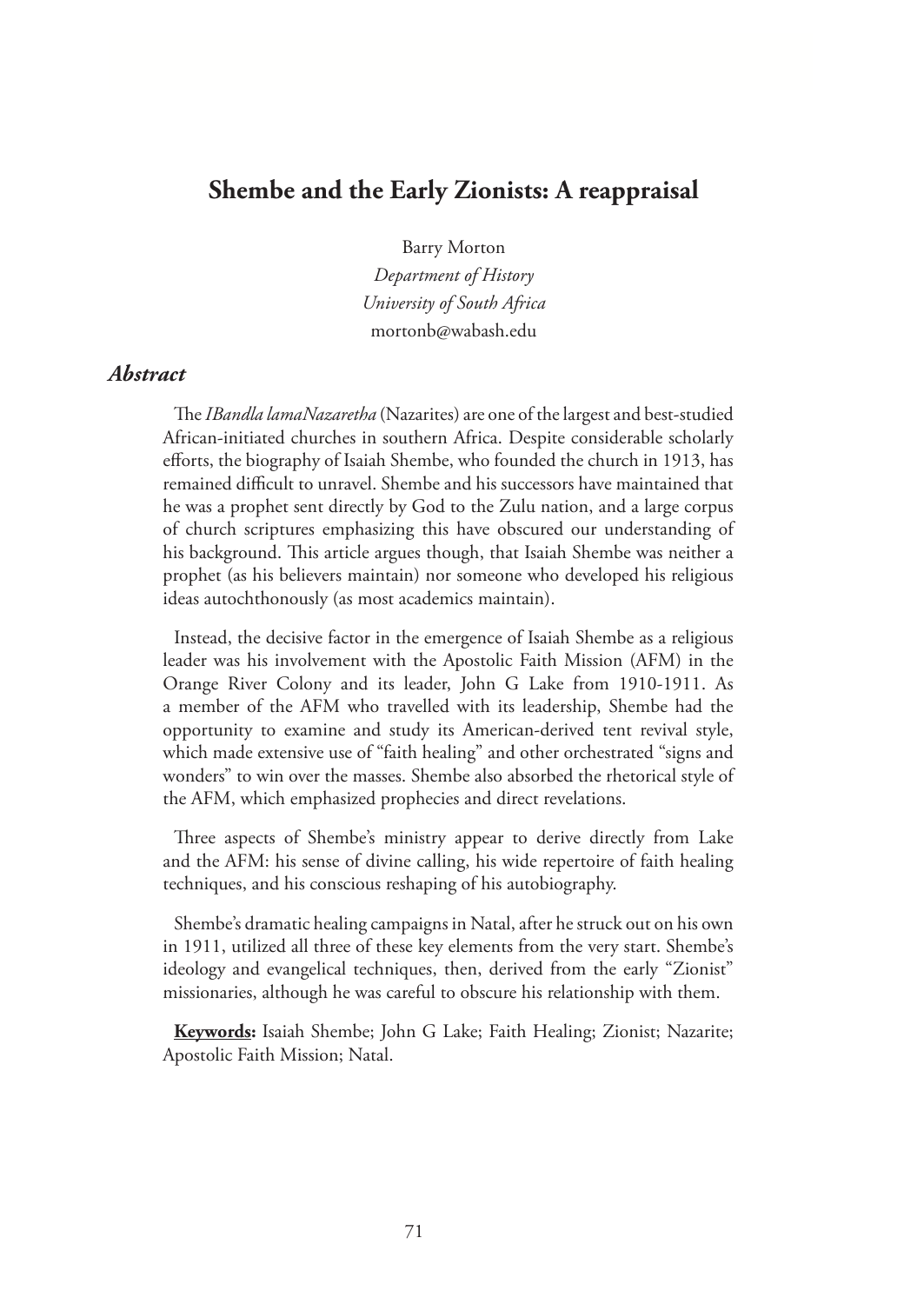#### **Introduction**

In early 1911 a man of Zulu origins left his home in Harrismith, located in the Orange River Colony, and descended into Natal. As he would later declare, "The Servant Shembe arrived at Natal on March 11, 1911."1 Although his qualifications and education were meager, consisting principally of a 1908 preacher's certificate from the African Native Baptist Church, his mission was a response to a call from "The Voice" that he had received following the recent birth of his son:2

The Spirit of the Lord advised Shembe to come down to Natal. Jehova said to Shembe: "A great lord will sit on the throne in the time to come; he will be born by your younger wife. When he will have come, take him and baptize him in the river by threefold immersion. When you will have done this, go out and leave everything behind; go to the land of the East and proclaim there all the commandments which I have given to you. And in doing so, do not carry anything with you, save one gown, a coat, a pair of trousers, a pair of sandals and a hat.

Although short, quiet, and soft-spoken, Isaiah Mdliwamafaezwe Shembe possessed an unusually strong sense of personal destiny. But this unknown young evangelist was never one to announce his own arrival. Instead, some shadowy preachers preceded him wherever he went. One of these men, Nkabinde, told the people of Natal:<sup>3</sup>

Listen, you people of Africa. God has told me, that there is a man coming from heaven, who is not like other human beings. I am like John the Baptist to announce his coming to you. I am not fit to shake hands with him. This man will be the sun to give light to the whole earth: there will be light on the ground and in the sky, under the earth and in the water, and in your hearts; even those who do not like it will see it on that day. And the present rule will cease.

As Shembe arrived in Natal in March 1911 in the wake of Nkabinde's "prophecies", he rarely disappointed those who anticipated his coming. As one early eyewitness put it:4

<sup>1</sup> I Hexham and GC Oosthuizen (ed.), *The story of Isaiah Shembe, II: The scriptures of the amaNazaretha of EKuphakameni*, L Shembe and H-J Becken (Calgary, University of Calgary Press, 1994), p. 82.

<sup>2</sup> I Hexham and GC Oosthuizen (eds.), *The story of Isaiah Shembe, I: History and traditions centered on Ekuphakameni and Mount Nhlangakazi*, H-J Becken (Lewiston, Edwin Mellen, 1994), p. 42.

<sup>3</sup> I Hexham and GC Oosthuizen (eds.), *The story of Isaiah Shembe…*, p. 39.

<sup>4</sup> I Hexham and GC Oosthuizen, (eds.), *The story of Isaiah Shembe…*, p. 41.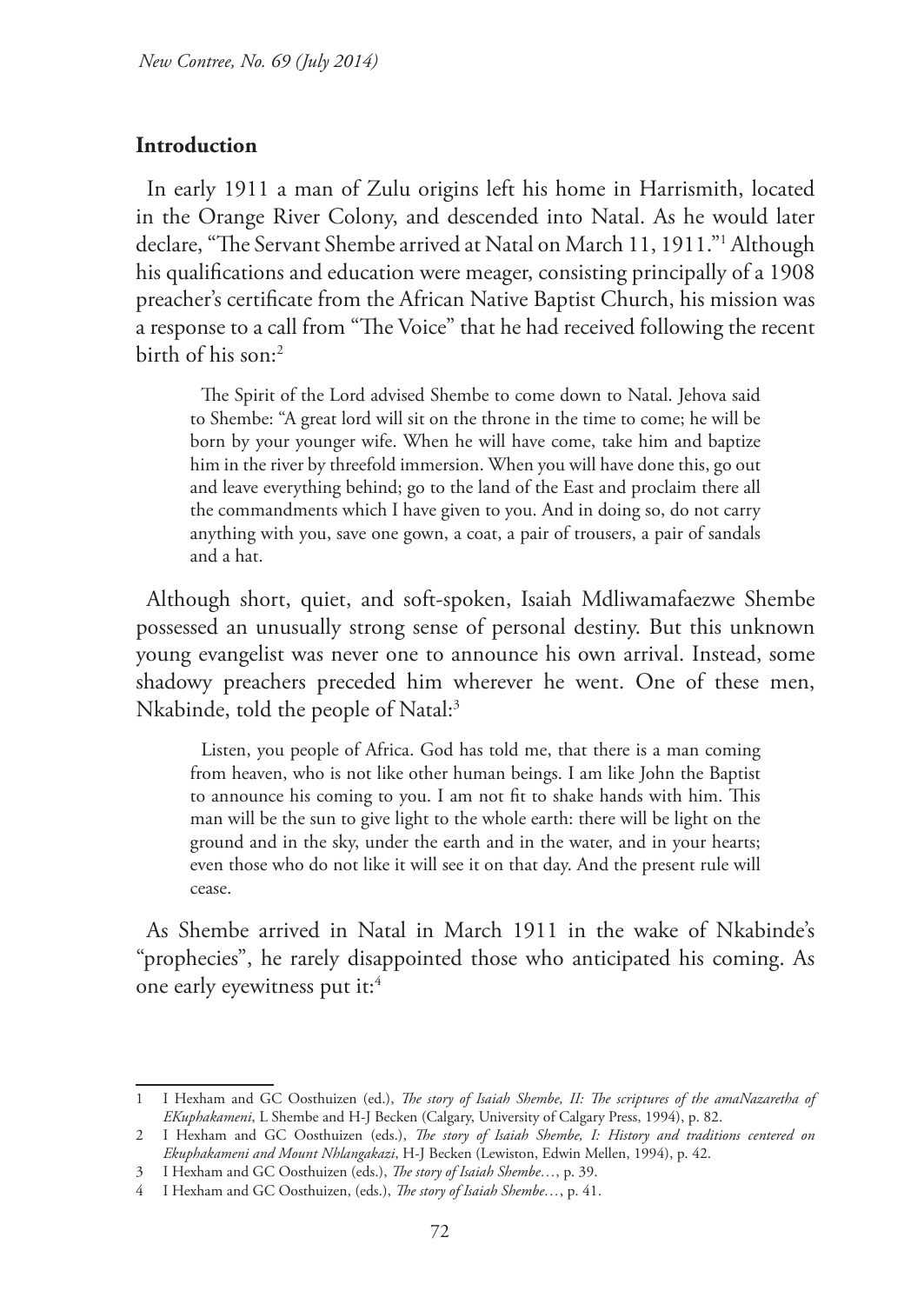When I heard these words, I loved them so much, that I wrote them down to see the outcome of the prophecy. And then I have seen it. Shembe came and united all the tribes in the name of God. I wanted to understand the truth of God. Shembe said to me: Vuniqiniso, come here, I want to show you the hand of Jehova who has sent me.

Then I saw Shembe healing the sick, and I remembered the words of Nkabinde, who had said to me: "Shange, before you will be able to send this your new-born child..., you will see these things by yourself."

We examined the Scriptures, and we found that they testified to all his deeds: The demons were expelled, the cripples were walking, the barren women got children, and the prisoners were set free like in the time of the Lord Jesus. God may be praised.

After journeying around Natal and performing these miraculous healings in many locations, Shembe began to build up a following. By early 1912 he was attracting negative attention from the authorities.<sup>5</sup>

Despite occasional persecution Shembe was able to found the Nazarite Church (*IBandla lamaNazaretha*) in 1913, which has gone on to be one of South Africa's largest denominations, and is still the dominant "Zionist" church among Zulu-speakers. Yet despite the fact that the Nazarites are one of the best-documented African religious movements of the colonial era,<sup>6</sup> and also the subject of much study, $7$  we know surprisingly little about Shembe's past. As Sundkler noted, "very little is known of Shembe's background."8

What will be argued in this article is that Shembe deliberately suppressed discussion of his biography. As he was quoted as saying, "but nobody asks

<sup>5</sup> L Gunner, "Power house, prison house: An oral genre and its use in Isaiah Shembe's Nazareth Baptist Church" (Unpublished article, University of the Witwatersrand History Workshop, 1987), p. 5 and n.8, quoting police correspondence in Natal in May 1912.

<sup>6</sup> See the heroic (and still-uncompleted) multi-volume effort translated by H-J Becken and edited by a group led by I Hexham, *The sacred history and traditions of the Amanazaretha* (Lewiston, Edwin Mellen Press, 1994). Some other notable examples are L Gunner, *The man of heaven and the beautiful ones of God: Writings from Ibandla lamaNazaretha, a South African church* (Leiden, Brill, 2002); R Papini, "Carl Faye's transcript of Isaiah Shembe's testimony and early calling", *Journal of Religion in Africa* 23, 3 (1999), pp. 243-284.

<sup>7</sup> D Brown, "Orality and Christianity: The hymns of Isaiah Shembe and the Church of the Nazarites", *Current Writing* 7(2), 1995, pp. 69-95; J Cabrita, *Text and authority in the South African Nazaretha Church* (Cambridge, Cambridge University Press, 2014); L Gunner, "Hidden stories in the light of the new day: A Zulu manuscript and its place in South African writing", *Research in African Literatures,* 31(2), 2000, pp. 1-16; A Heuser, "Memory tales: Representations of Shembe in the cultural discourse of African Renaissance", *Journal of Religion in Africa* 35(3), 2005, pp. 362-387; P Landau, *Popular politics in the history of South Africa, 1400-1948* (Cambridge, Cambridge University Press, 2010), pp. 182-185; C Muller, *Rituals of fertility and the sacrifice of desire: Nazarite women's performance in South Africa* (Chicago, University of Chicago Press, 1999), and also many of the valuable introductions to the works cited in n.6 above.

<sup>8</sup> B Sundkler, *Zulu Zion and some Swazi Zionists* (London, Oxford University Press, 1976), p. 163. See also his classic study *Bantu prophets in South Africa*, 2 (London, Oxford University Press, 1961), pp. 110-111.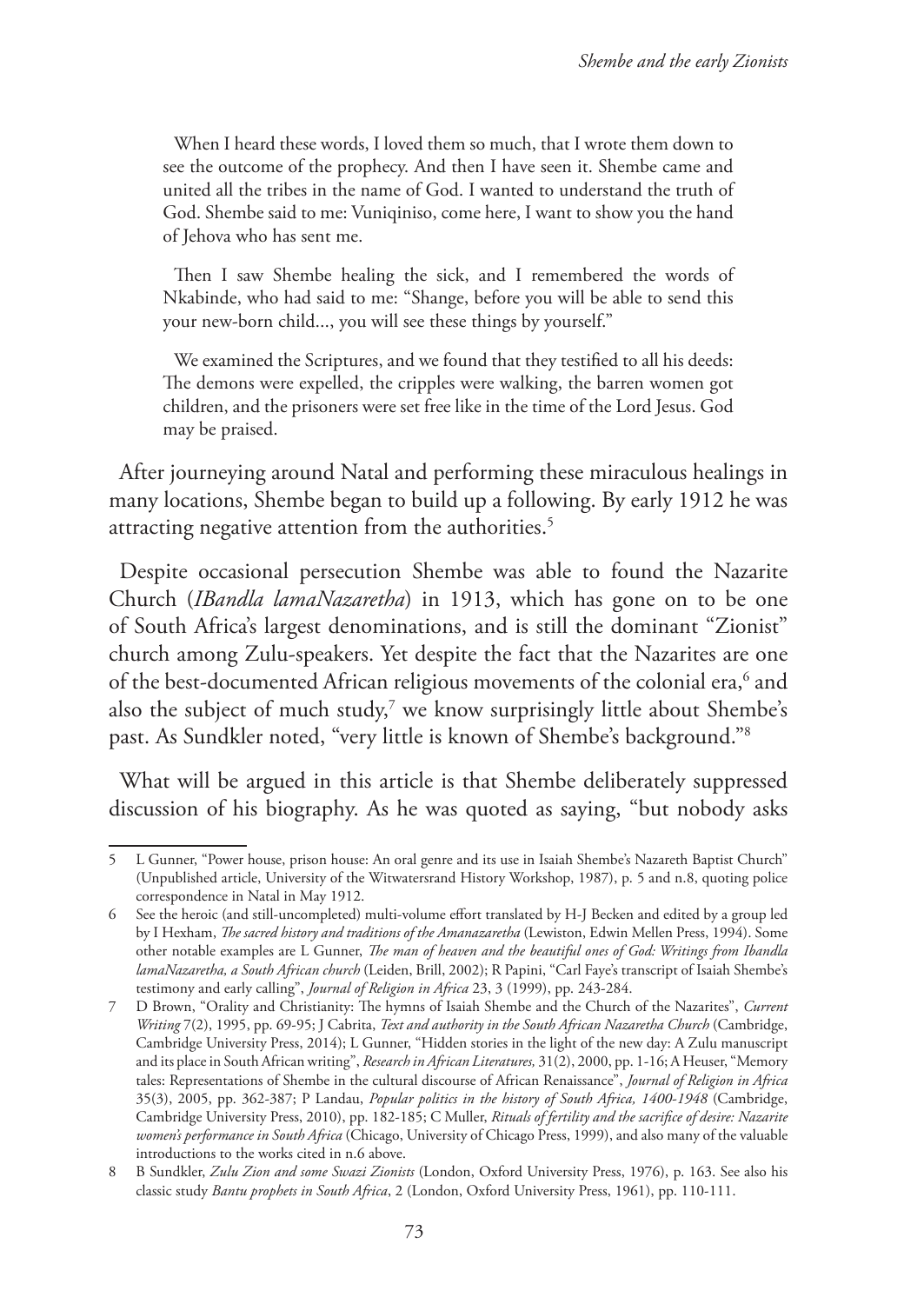me, from where I came and where I shall go."9 His son, also allegedly specially anointed by God in 1911, was equally reluctant to countenance investigation along those lines, and maintained "that he had not had time to do research into their family background and his father's early years."10 Nor have the handful of informants with the potential to shed light on his past provided any information to researchers.<sup>11</sup>

Isaiah Shembe was careful to credit only one man for his religious development – thus William Leshega.12 The official Nazarite version of their relationship runs along these lines – that Shembe had encountered Leshega as a migrant worker on the Rand. After Shembe returned to Harrismith, Leshega journeyed there to baptize him in 1906 – where the two were photographed. After Shembe showed prowess as a weekend evangelist, Leshega had him ordained as a preacher in the African Native Baptist Church. Shembe then preached for Leshega in Witzieshoek and other areas of the Orange River Colony. The two eventually split over minor doctrinal differences, following which Shembe received his divine calling and started his mission to erstwhile Natal.<sup>13</sup> This version of events has also been followed by Sundkler and by subsequent scholars. Liz Gunner's efforts to search for archival evidence regarding Shembe's early life have managed to uncover some extra details, but this research<sup>14</sup> does not call into question the accepted version of events in the critical 1906-1911 period.

There is an obvious and glaring problem, though, with the emphasis on Leshega. Shembe's theology and evangelistic practices, to put it bluntly, do not derive from Leshega's in any way. The latter, a prominent "Ethiopian" minister, was an orthodox Baptist, as the name of his church suggests. Nazarite theology and religious practice are clearly not derived from the Baptist Church, which is why the Nazarite church is usually labeled as either being "Nativist" or "Zionist."15 None of the existing scholarship on Shembe, from Sundkler onwards, has demonstrated in any specific way how Leshega's theology specifically influenced the latter. Of all the Shembe-related scholarship,

<sup>9</sup> I Hexham and GC Oosthuizen, (eds.), *The story of Isaiah Shembe…*, p. 190.

<sup>10</sup> Quoted in B Sundkler, *Zulu Zion…*, p. 163.

<sup>11</sup> See Vilikazi's remarks regarding Johannes Mlangeni, A Vilikazi, M Mthethwa, and M Mpanza, *Shembe: The revitalization of African society* (Johannesburg, Skotaville, 1986), pp. 5, 23.

<sup>12</sup> On Leshega, see B Sundkler, *Zulu Zion...*, pp. 164-166; L Gunner, *Man of heaven…*, pp. 18-21.

<sup>13</sup> L Gunner, *Man of heaven…*, pp. 31-35; J Dube, *U-Shembe* (Pietermaritzburg, Shuter & Shooter, 1936), pp. 26-28.

<sup>14</sup> L Gunner, "Power house, prison house…"; *Man of heaven…*, pp. 18-23.

<sup>15</sup> B Sundkler, *Zulu Zion…*; A Vilikazi et al, *Shembe…*, pp. x-xii.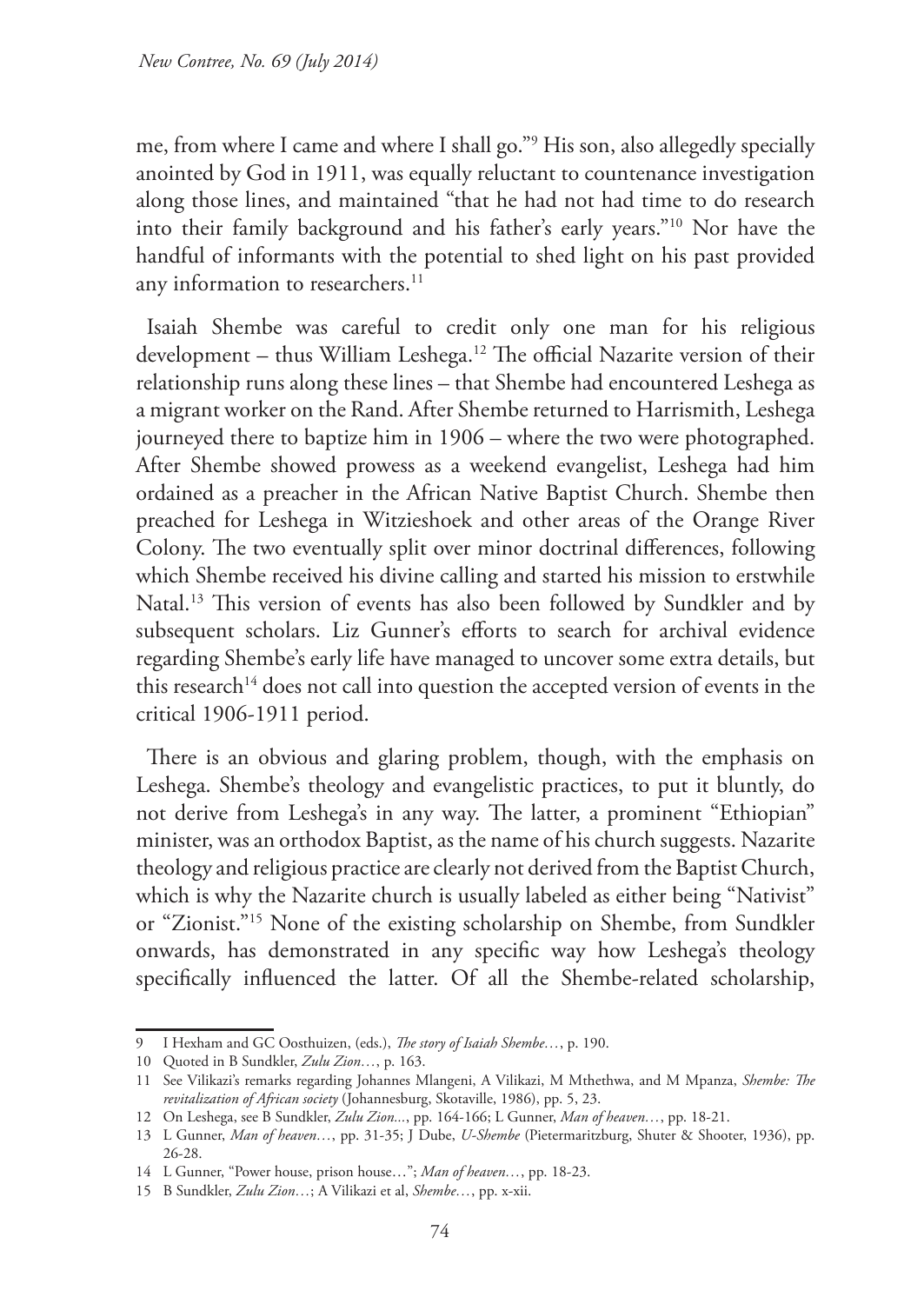only Cabrita has searched for links that Shembe had with Zionists. Recently Cabrita has downplayed Leshega's significance and demonstrated that "during this period the impact of Zion ideas and individuals was far-reaching, and, in particular, exerted a formative influence on the young Isaiah Shembe."16 This article seeks to extend Cabrita's observations. But whereas Cabrita sees Shembe as having been only indirectly shaped by his Zionist milieu, this article argues that he was profoundly shaped by it. Shembe's "modus operandi" was too sophisticated and too clearly worked out by the time of his departure for Natal in 1911 to have been arrived at haphazardly.<sup>17</sup>

From where did Shembe derive his ideas and practices? We cannot accept Shembe's own assertion that he was in fact a prophet sent directly by God to the people of Natal. It would seem self-evident that Shembe learned from other people, but it was in his own interests to downplay these influences. Why did God tell him to baptize his son by "threefold immersion" in 1911? Why does Shembe refer to communication from God as having come from "the Voice"? Where did he learn to send emissaries in advance of his coming to announce the imminent arrival of a prophet? Why did he refrain from the use of medicine when sick?18 Who taught him to lay hands on the sick and to cure them, or to expel demons, to raise the dead, or to conduct other forms of faith healing? The evidence is clear that Shembe "always staged dramatic appearances, and was inclined towards a certain amount of exhibitionism."19 From whom exactly did Shembe learn this impressive stagecraft? It could not have been from Leshega, since as Shembe declared, Leshega and the members of the Native Baptist Church "were not accustomed to the duty of praying for the sick ones—they relied on witch doctors."20

There would appear to be only one possible source for these influences, namely the bombastic showman John G Lake and his acolytes in the Apostolic Faith Mission (AFM),<sup>21</sup> which was active in the Orange River Colony from 1909 onwards. Lake, an American follower of the original Zionist, John Alexander

<sup>16</sup> J Cabrita, *Text and authority…*, pp. 100.

<sup>17</sup> See my argument below that Shembe's faith healing techniques were adopted from those introduced to the Orange Free State by the Apostolic Faith Mission. See below pp.14-18.

<sup>18</sup> R Papini, "Carl Faye's transcript", *Journal of Religion in Africa*, 23, 1999, p. 281.

<sup>19</sup> E Roberts (1938) quoted in R Papini, "Carl Faye's transcript", *Journal of Religion in Africa*, 23, 1999, p. 253.

<sup>20</sup> J Dube, *U-Shembe*, p. 31. I have relied on a 1993 translation by Mandla Ngcobo. Many thanks to Heather Hughes for providing me with this material.

<sup>21</sup> Lake's life is detailed in a botched biography by K Burpeau, *God's showman: A historical study of John G Lake and South African/American Pentecostalism* (Oslo, Refleks, 2004). The best study of the AFM is C De Wet, "The Apostolic Faith Mission in Africa 1908-1980: A case study in church growth in a segregated society" (PhD Thesis, University of Cape Town, 1989).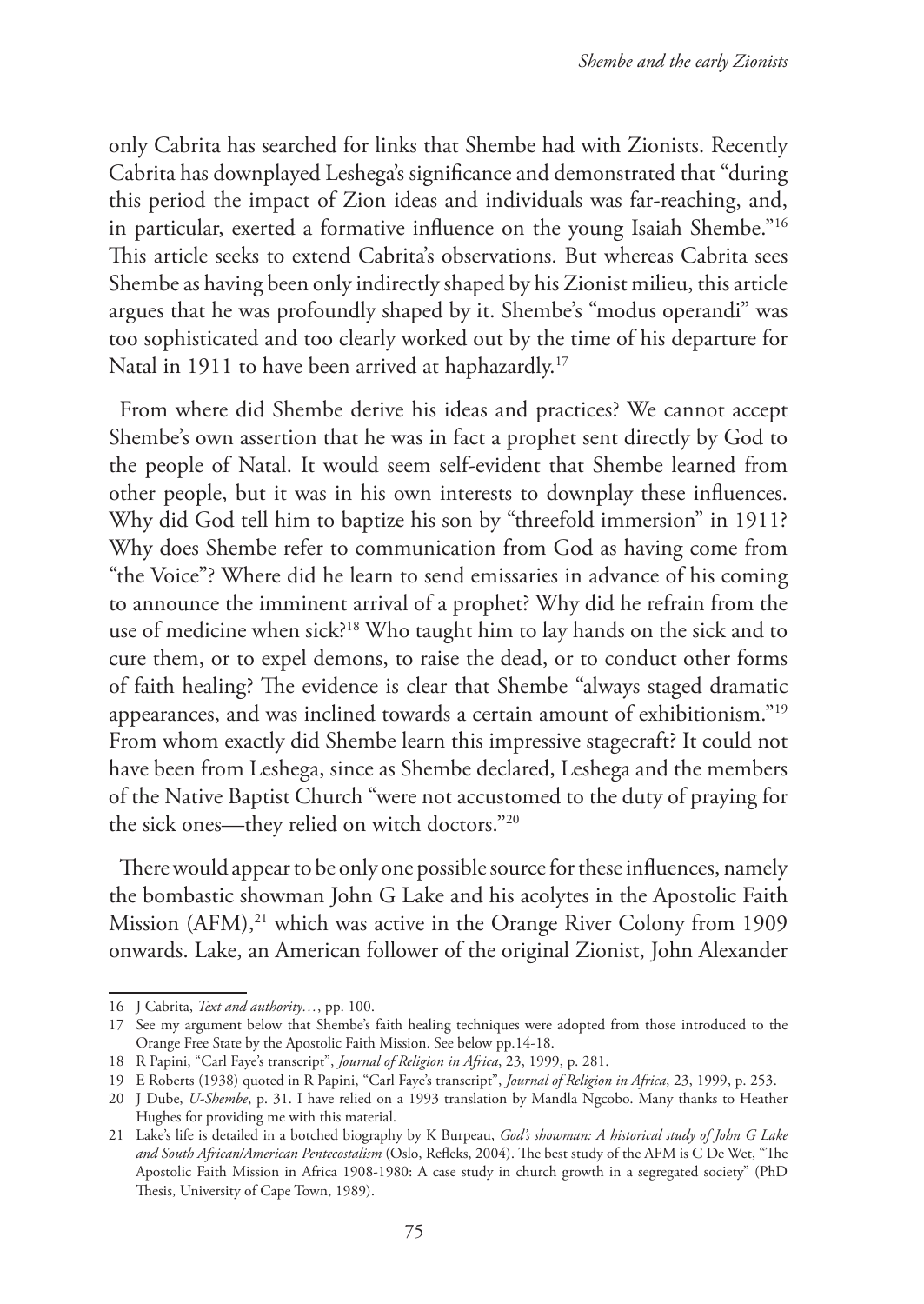Dowie, before turning Pentecostal, was probably the foremost religious con man ever to reside in South Africa. During his five-year mission to South Africa, he introduced "speaking in tongues," "faith healing," and the use of "signs and wonders" to the masses.<sup>22</sup> Shembe's short association with him could surely have been crucial factor shaping the early history of the Nazarite church.

### *Shembe's murky past*

Isaiah Shembe's past is often difficult to unravel. Details have to be picked out of the various hagiographic narratives of his early life and calling that he presented regularly to his audiences. These narratives, most of which can be found in John Dube's *U-Shembe* (1936), are generally held to be unreliable by academics, although they do present Shembe's background in exactly the way he wished it to be understood. An additional problem is that Shembe's version of his past as recorded by Dube has also filtered into a large corpus of written Nazarite traditions, most notably in the "Book of the Birth of Isaiah Shembe."23 Although Shembe's portrayal of his early life was constructed primarily to impress his audiences (and is full of telescoping and other forms of dubious chronology as result), he nevertheless provides telling details about his life. Some of these details can be corroborated by a lengthy 1929 private interview with a government employee that is regarded as a far more accurate and far less embellished source.<sup>24</sup>

Shembe was a middling child of a large Zulu family that had left Natal during the 1870s and had settled near Harrismith in the Orange Free State. This move occurred when Shembe was a teenager, and his father made the move to have become tenants for an Afrikaner family named the Graabes.<sup>25</sup> The young Shembe was expected to provide labour to as part of the household. At this stage he apparently went by the name Mdliwamafa, although we have

<sup>22</sup> B Morton, "'The devil who heals': Evidence of fraud and falsification in the career of John G Lake", *African Historical Review* 44(12), 2012, pp. 98-118.

<sup>23</sup> Much of this is published in R Papini and I Hexham (eds.), *The catechism of the Nazarites and related writings,* H-J Becken and P Jungen (Lewiston, Edwin Mellen, 2002), although the contents are derived from traditions written down earlier and which can be found in Hexham and Oosthuizen, (eds.), *The story of Isaiah Shembe…*, pp. 1-51. For the purposes of this article I have cited the latter source as well as the anonymous "Histories and Laws", L Gunner, *Man of heaven…*, pp. 57-135, since these versions are earlier and provide the names of the persons who first wrote down the accounts.

<sup>24</sup> R Papini, "Carl Faye's transcript", *Journal of Religion in Africa*, 23, 1999, pp. 243-284.

<sup>25</sup> R Papini, "Carl Faye's transcript", *Journal of Religion in Africa*, 23, 1999, p. 261.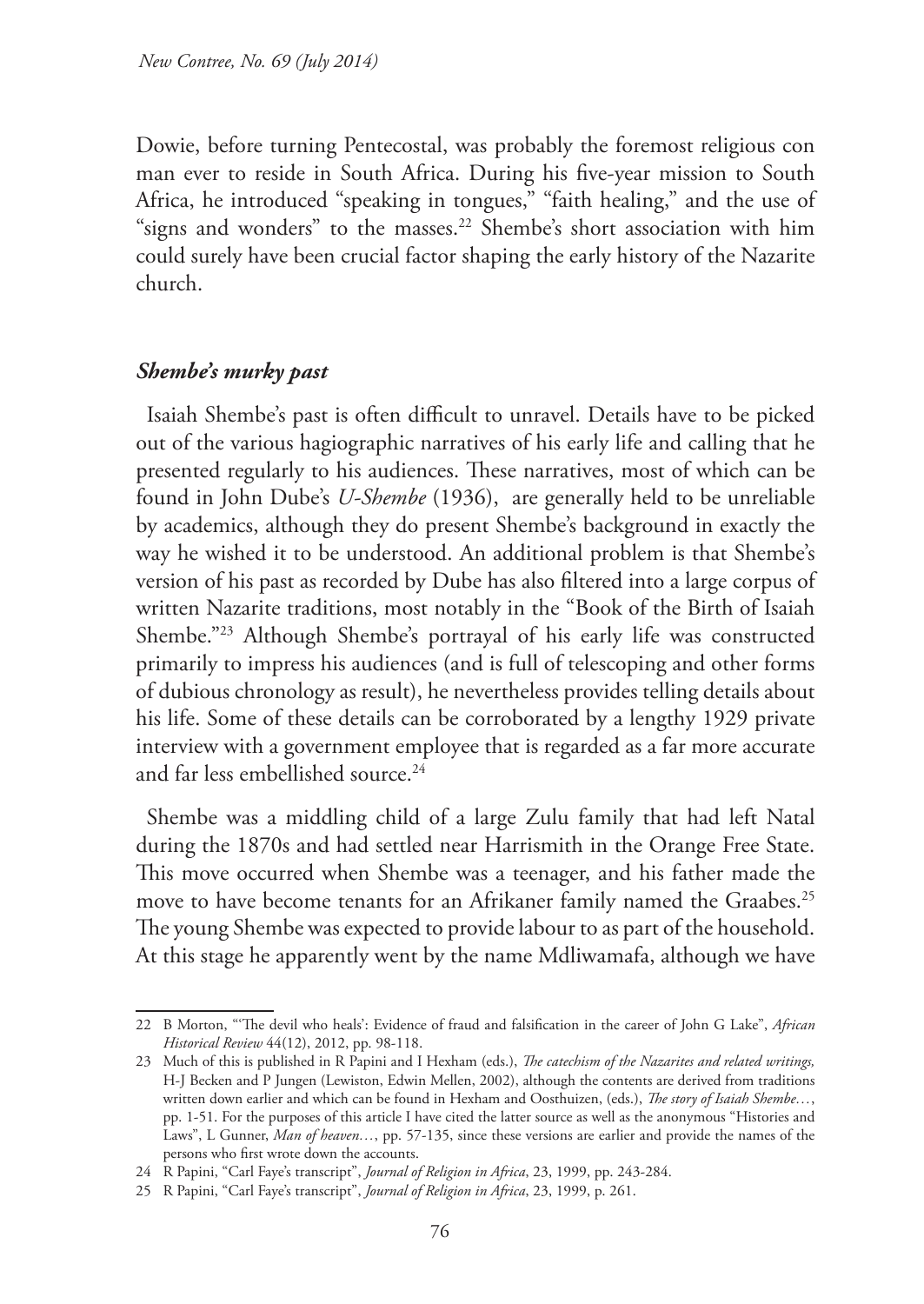no idea what he was called by the Graabe family. He seems to have progressed from general farm work to working as a groom as he grew older, and appears to have possessed considerable skill in the raising and handling of horses and other livestock.26 As he reached maturity, his skills were in demand. He would appear to have become a tenant in his own right on the Graabe's farm, and by the outbreak of the South African War in late 1899 he had several wives and some children.<sup>27</sup>

During the war, Shembe's trajectory changed as he was "displaced" during the hostilities. Thereafter he became increasingly religious, abandoned his family,28 and spent some time working on the Witwatersrand as a migrant worker.<sup>29</sup> Probably as a result, several of his wives left him for good and remarried, while two others were left primarily to their own devices. When he returned to the Harrismith area around 1906 he became increasingly involved in the Wesleyan church – which he claimed to have attended since his childhood. As his calling to become an evangelist intensified, Shembe was baptized by William Leshega, whose church he had encountered in his migrant years.

Leshega, who allegedly travelled to Harrismith to baptize Isaiah Shembe in July 1906, 30 was the Boksburg-based leader of the African Native Baptist Church. As such, he was a prominent "Ethiopian" minister who corresponded regularly with government officials and otherwise unsuccessfully sought official recognition. His renown as a leading "Ethiopian" minister was such that patent medicine companies paid him to endorse their products in the African press.<sup>31</sup> Doctrinally, it would not appear that Leshega was innovative. A Baptist for a decade prior to establishing his own African-controlled church, he followed Baptist principles until joining the AFM in early 1910. Following his induction into the Native Baptist Church, Shembe then began proselytizing informally in the Harrismith area, apparently with great success. Sometime in 1908 Leshega sent his regional overseer to ordain him as a minister. Shembe then served as a lay preacher for Leshega for two years.

<sup>26</sup> R Papini, "Carl Faye's transcript", *Journal of Religion in Africa*, 23, 1999, p. 263; "Histories and Laws", L Gunner, *Man of heaven*…, p. 61.

<sup>27</sup> R Papini, "Carl Faye's transcript", *Journal of Religion in Africa*, 23, 1999, p. 269; I Hexham and GC Oosthuizen, (eds.), *The story of Isaiah Shembe…*, pp. 16-17.

<sup>28</sup> R Papini, "Carl Faye's transcript", *Journal of Religion in Africa*, 23, 1999, pp. 273-275; I Hexham and GC Oosthuizen, (eds.), *The story of Isaiah Shembe…*, pp. 22-24.

<sup>29</sup> I Hexham and GC Oosthuizen (eds.), *The story of Isaiah Shembe…*, p. 33.

<sup>30</sup> I Hexham and GC Oosthuizen (eds.), *The story of Isaiah Shembe…*, p. 31; J Dube, *U-Shembe*, p. 28.

<sup>31</sup> See ads for "Dr Williams Pills" that ran regularly in *Ilanga Lase Natal* from 1906-1910.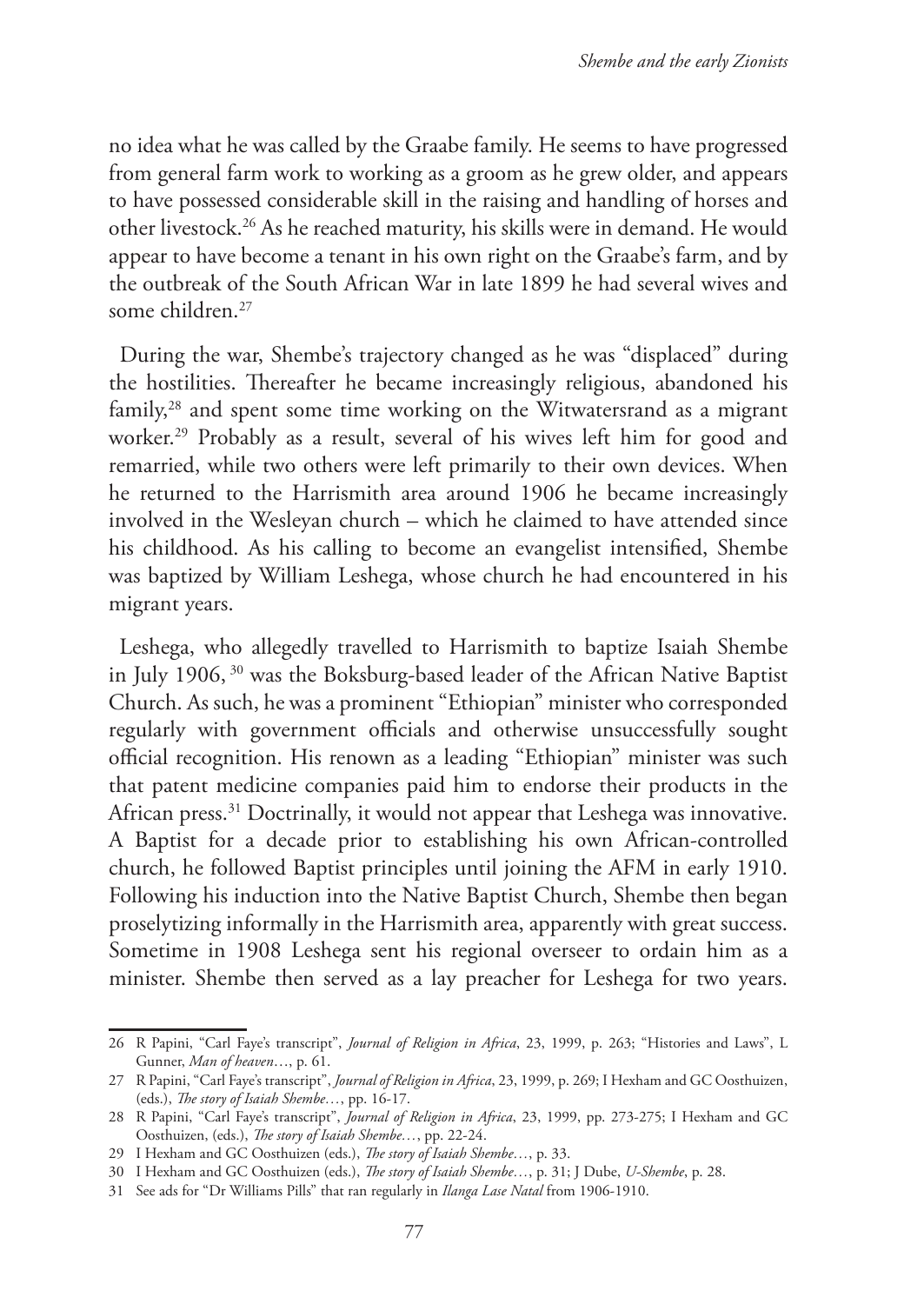Some preaching was done in Witzieshoek where Leshega had a congregation until 1910, and other evangelizing was conducted on an itinerant basis in Harrismith and elsewhere in the Orange River Colony.<sup>32</sup> Shembe was not particularly prominent within the African Native Baptist Church, and his dealings with Leshega were infrequent. Shembe's own claims, moreover, maintain that he was an autodidact who evangelized on his own initiative.

In early 1910 several concurrent events transpired that would be decisive in shaping Shembe's future ministry. Several members of the Apostolic Faith Mission visited Leshega's church in Boksburg, where they introduced glossolalia and made a very strong impression.<sup>33</sup> In the aftermath of this episode, Leshega and his organization decided to join the AFM. Lake wrote afterwards:34 <sup>35</sup>

A brother Lesheka, with 65 local preachers and 4000 people were received into this mission at this conference [in Bloemfontein, wrote Lake afterwards].

[At this dramatic event,] over a hundred were healed of all manner of diseases, a woman whose thumbs were eaten off by leprosy was healed, and many spoke in tongues.

Shembe, as one of Leshega's preachers in the Orange River Colony, would almost certainly have attended this large-scale Easter tent gathering. Leshega's church then abandoned its Baptist principles for Zionist ones. Thus Leshega relinquished his role as a spokesperson for patent medicines, since the AFM prescribed the use of "Divine Healing" and rejected the use of modern medicine.36

Just as Leshega merged with the AFM, his organization in Shembe's region crumbled. Prior to the conference in Bloemfontein, Leshega's unregistered congregation in the Witzieshoek (Shembe's base) location had been closed down by authorities after the intervention of competing missionaries.

<sup>32</sup> I Hexham and GC Oosthuizen (eds.), *The story of Isaiah Shembe…,* pp. 33-34. The exact date of Shembe's ordination is made clear only by official records in the Kwazulu Natal Archives. L Gunner, "Power house, prison house", p. 5 and n. 8, quoting police correspondence in Natal in May 1912.

<sup>33</sup> Anon., "Pentecost among the Zulu and Basuto people in South Africa", *Apostolic Faith,* August/September 1909, p. 1.

<sup>34</sup> Anon., "From South Africa", *Upper Room* (May 1910), C Blake (ed.), *John G Lake's writings from Africa* (Dallas, Xulon Press, 2005), p. 31.

<sup>35</sup> JG Lake, "Missionary life among the natives", *Apostolic Faith,* March/April 1910, p. 1.

<sup>36</sup> The AFM in its early years (following from Dowie) maintained that disease was a physical manifestation of sin, lack of faith, or demonic possession. As a result, church members were discouraged from seeing doctors or using medicines. Prayer and faith healing were the prescribed methods used to drive evil from the body. "Dr Williams Pills" began to use another minister as its endorser in May 1910.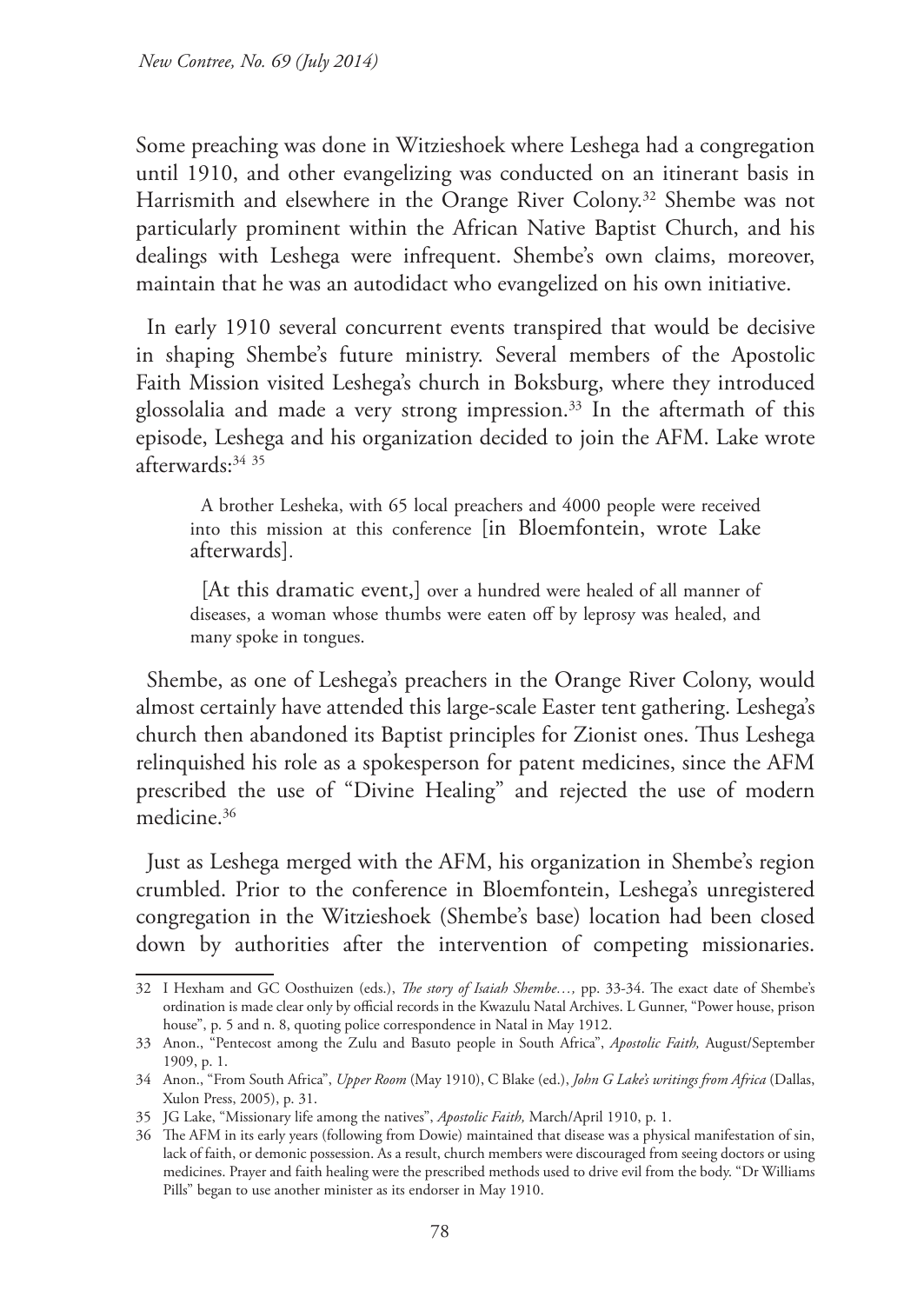Subsequent efforts by Leshega to reestablish a congregation at Harrismith's Ntabazwe Township (where Shembe was also an on-and-off resident) were also officially thwarted.37 It would appear that Shembe left Leshega's umbrella as a result of these organizational issues, rather than petty doctrinal matters.<sup>38</sup> With Leshega's congregations extinct, it would appear that Shembe began associating with AFM evangelists.

## *Lake and Shembe in the Free State, 1910*

This leads us to a speculative discussion of Shembe's activities as an AFM member between April 1910 and his move to Natal in March 1911.<sup>39</sup> It must be noted that neither Shembe himself nor any of his followers ever mentioned his involvement with the AFM in any capacity. Nor is Shembe mentioned by name in any AFM documents (although rank and file African members almost never were in this material).What seems clear, though, is that Shembe and the Nazarite leadership carefully suppressed any knowledge of his involvement with the AFM. There are two primary reasons why he would do so. First, the theology of the Nazarite church derived from Shembe's claim to have been sent as a messenger by God directly to the Zulu people. Therefore he needed to omit discussion of his involvement with John G Lake and the AFM. Second, it is clear that Shembe learned how to orchestrate religious fraud while in the AFM. Lake and his coterie at the helm of the AFM were all consummate con men who relied to some extent on assistants and placemen to aid them in conducting fraudulent faith healings and other cons.<sup>40</sup> Since Shembe wished to provide the illusion that he was performing legitimate "miracles," it was clearly not in his interest to advertise his relationship with the AFM.

John G Lake's AFM was extremely active in the Orange River Colony at the time of Shembe's split with Leshega. The roots of its activities went back to 1904, when John Alexander Dowie's South African overseer, Daniel Bryant, had baptized large numbers of Zionist converts in Harrismith and elsewhere.<sup>41</sup>

<sup>37</sup> L Gunner, *Man of heaven…*, p. 20, and n. 25. Some rather vague traditions written down in the 1940s place Shembe preaching for Leshega in both Witzieshoek and Ntabazwe, I Hexham and GC Oosthuizen (eds.), *The story of Isaiah Shembe…*, p. 28.

<sup>38</sup> I Hexham and GC Oosthuizen, (eds.), *The story of Isaiah Shembe…*, pp. 16, 33-34.

<sup>39</sup> I Hexham (ed.), *The scriptures of the amaNazaretha of EKuphakameni: Selected writings of the Zulu Prophets Isaiah and Londa Shembe*, L Shembe and H-J Becken (Calgary, University of Calgary Press, 1994), p. 82.

<sup>40</sup> B Morton, "'The devil who heals'", *African Historical Review*, 44, 2012, pp. 109-114.

<sup>41</sup> Anon., "Overseer Daniel Bryant's work among the Zulus", *Leaves of Healing* (Zion, IL), 15(25), October 1904, pp. 854-857.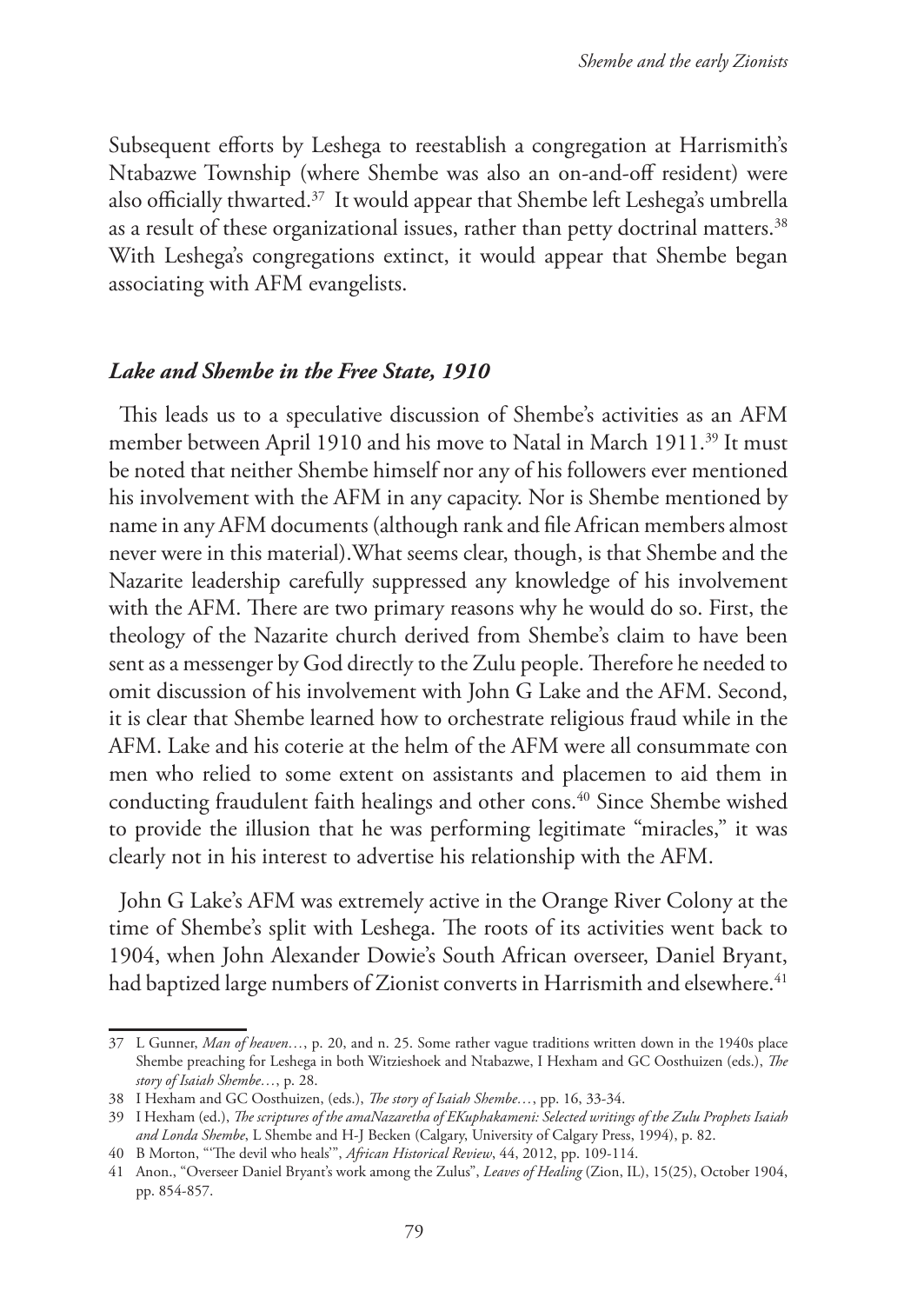Many of these early converts subsequently moved to a nearby farm controlled by the Zionist preacher EH Mahon. As Cabrita has shown, Shembe knew members of this group and witnessed many of their activities.<sup>42</sup> Following the collapse of Dowie's original Zionist church in Chicago, the newly-arrived Lake was able to bring Mahon and other former Zionists under his own umbrella after 1908 due to his former association with Dowie. Lake's AFM was to create a theology (idiosyncratic to southern Africa) that combined elements of Dowie's Zionist teaching such as "Divine [faith] Healing" and "Triune [threefold] Immersion" with Pentecostal beliefs that had disseminated following the Azusa Street Revival in 1906. After Mahon was brought on board, new evangelists were also dispatched to work in the Colony.<sup>43</sup>

We have to assume that Shembe worked first for Lake during April 1910, immediately following the Bloemfontein conference. We know for sure that Lake and "two native workers" travelled to Witzieshoek and then to other regions of the Free State straight after it ended. Lake was presumably anxious to visit Leshega's former congregation, and to lobby the local authorities to allow it to operate again.<sup>44</sup> Shembe was an excellent choice to be one of these unspecified "native workers" who accompanied Lake. As a former preacher of Leshega's in Witzieshoek, and with no congregation in Ntabazwe to minister to due to continuing official obstruction, he would have been a perfect guide and companion. In July, Lake was also to visit the area for another conference with "workers from Orange River Colony and Basutoland," and then ventured to Basutoland to meet several Zionist chiefs. Therefore, there were plenty of occasions for Shembe (who is known to have preached in Basutoland) to observe and work with Lake.45

Many aspects of Shembe's preaching style mirror Lake's, in particular the use of direct revelation and divine calling. Lake had invented, in late 1907, an extensive series of testimonies that maintained he had been called directly by God earlier that year in Zion City to go and preach in South Africa. He

<sup>42</sup> J Cabrita, *Text and authority…*, pp. 99-100.

<sup>43</sup> Lake had sent a missionary named Gerald Kretszchmar to the Free State in 1908, and took his first trip there in mid-1909. See Anon.,"South Africa: Orange River Colony, &c: letter from Bro JG Lake", *Confidence* (Sunderland, UK, August 1909), p. 17. *Confidence*; G Kretzchmar, "Africa for Jesus: The great work continues", *Bridegroom's Messenger,* Atlanta 3(4), October 1909, p. 4.

<sup>44</sup> Anon., "God's Mighty Movings in Africa", September-October 1910, C Blake (ed.), *Writings from Africa…*, p. 113.

<sup>45</sup> C Blake (ed.), *Writings from Africa…*, pp. 117-119; R Papini, "Carl Faye's transcript", *Journal of Religion in Africa*, 23, 1999, p. 277; Anon., "Tsa Bafolisi", *Leselinyane* (Maseru), 6 May 1911. Lake also ventured through rural Free State in mid-1909 with a party that included "five white and one native brother" conducting healings and miracles. Anon., "South Africa: Orange River Colony, &c*", Confidence,* August 1909, p. 185.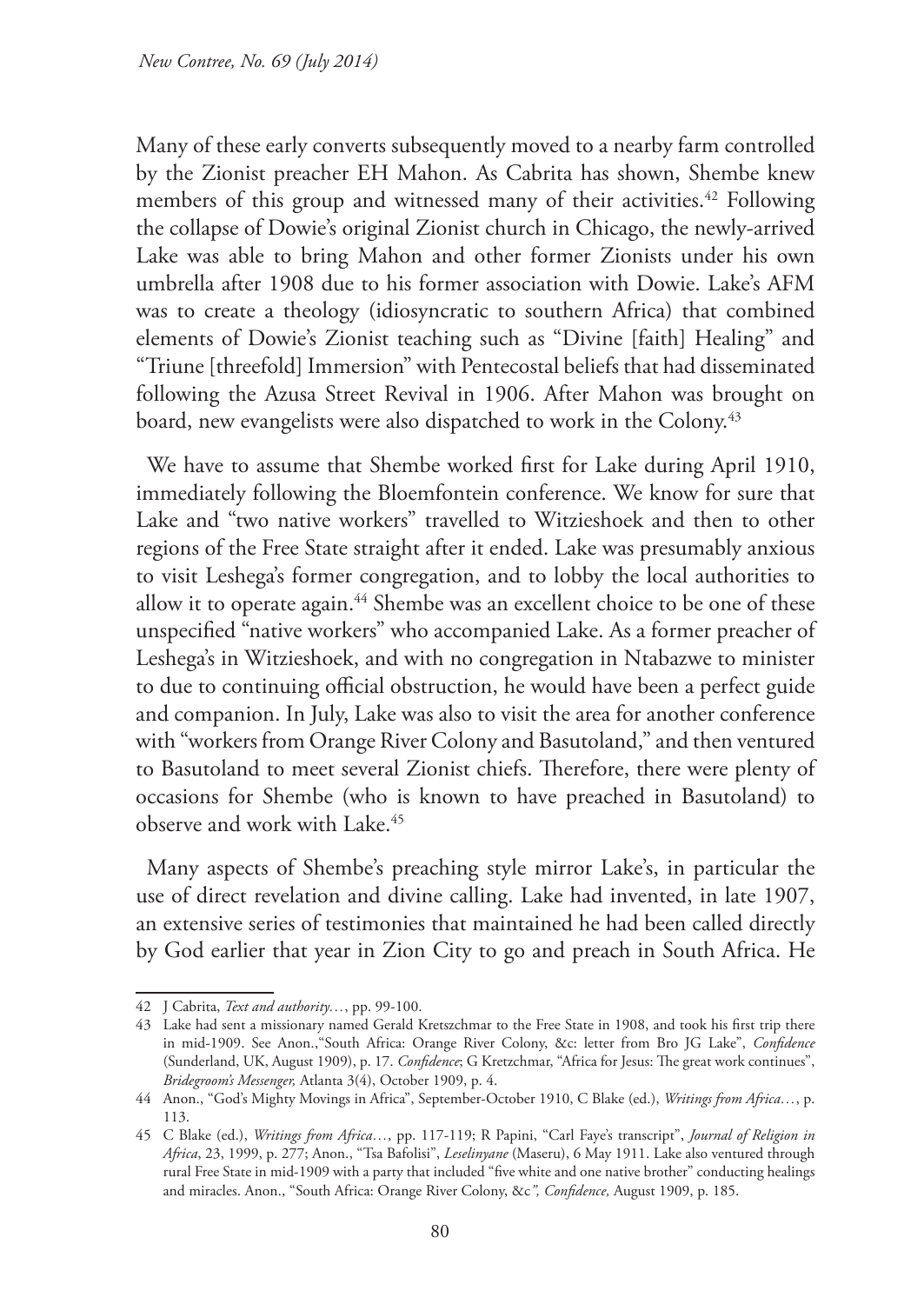told these stories on innumerable occasions in the course of his peripatetic duties.46 These testimonies maintained that as a youngster, Lake had wrestled with God's call to become a preacher for years but did not heed them. By the middle of 1907, though, after years of internal struggle, he finally was "just waiting to be struck by the very 'lightning of God."<sup>47</sup>

The Lord brought to my remembrance from my childhood on every occasion when he had tried to woo me and I had turned my own way instead. Oh the many times he had called me when I did not heed... He showed me the lost world, dying souls, the sick and suffering, saying, "all this I did for thee, what hast thou done for me?"….Then the Spirit said, "Will You Go" ….. Then a series of visions of different cities came before me: first, Zion City, IL, where the Glory of God overshadowed the old Dr Dowie tabernacle in Shiloh Park as a heavenly light radiated out over the entire city…. Again, I heard **the voice**, "Will you go?" "Yes, yes" I cried, "if you will prepare and equip me and go with me."48

Shembe's annunciation stories derive from Lake's in many key respects. Shembe claimed to have undergone a decades-long struggle with the call of God that began in his teenage years. In some of these conversations with "The Voice" or "The Spirit," Shembe was ordered to pray, to avoid stealing, and to remain chaste.<sup>49</sup> He was also ordered to preach: "The Voice said again: 'this is my congregation of which I told you, that you should administer the meal to them," he was told as a teenager in front of a fish pond.<sup>50</sup> Like Lake, Shembe also had an important experience when God transported him out of his body to overlook the earth. On mountaintop, "he was overwhelmed by a deep drowsiness and he fell asleep. In his dream, he saw himself flying in the firmament, and he perceived a small group of people who stood there…there was light over the earth."<sup>51</sup>

Shembe finally responded to God's call to preach after being struck by lightning that "flashed from the sky" and "burned Shembe at the left side of his body." While lying prostrate in a wagon he was told to go to Natal: "There are my suffering people. Go and liberate them from their slavery."

<sup>46</sup> B Morton, "'The devil who heals'…", *African Historical Review*, 44, 2012, pp. 104-105. Lake had in fact been forced to flee from Zion City following the deaths of three of his sect's members during botched exorcisms.

<sup>47</sup> *John G Lake: His life, his sermons, his boldness of faith* (Ft Worth, Kenneth Copeland, 1994), pp. xv.

<sup>48</sup> My emphasis. C Blake (ed.), *Writings from Africa…*, pp. 146-147, written down in late 1910.

<sup>49</sup> I Hexham and GC Oosthuizen, (eds.), *The story of Isaiah Shembe…,* pp. 7-11. Landau, in his short discussion of Shembe in *Popular politics…*, pp. 183-184, has speculated that Shembe's use of the term, "The Voice" derives from nineteenth century southern African biblical translations.

<sup>50</sup> I Hexham and GC Oosthuizen, (eds.), *The story of Isaiah Shembe…,* p. 10.

<sup>51</sup> I Hexham and GC Oosthuizen, (eds.), *The story of Isaiah Shembe…,* pp. 17-18.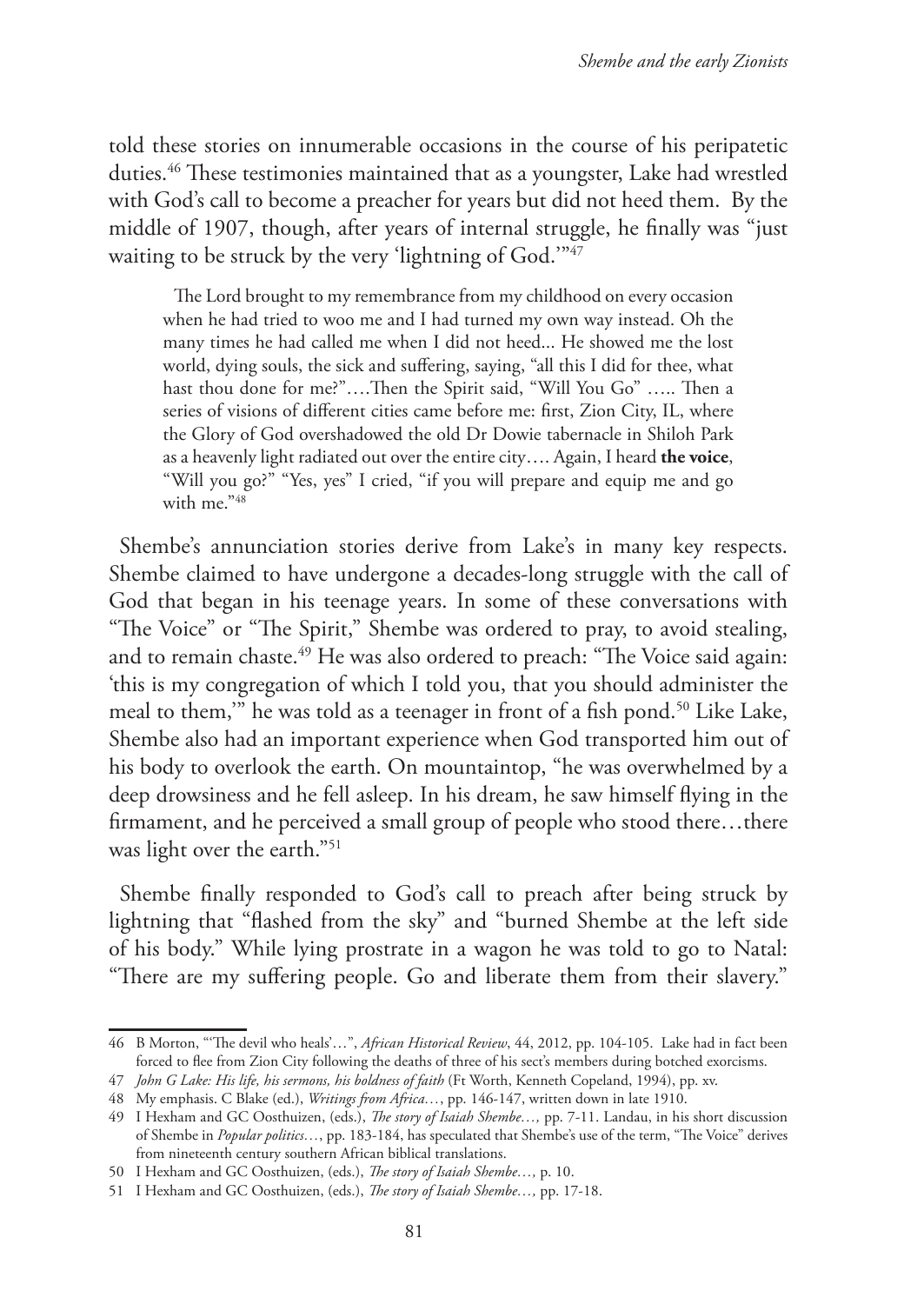Interestingly, Shembe's call also directed him to instruct the Zulu people that "they should no longer drink beer and wine" and that "they should not use medicines," both of which were key AFM tenets.<sup>52</sup> Shembe's lightning story would also appear to echo Lake's descriptions of his first experience of speaking in tongues, "currents of power running through me from my head to my feet... Oh, the sense of power, the mighty moving of the Spirit in me."53

There are some other parallels in the dubious testimonies that they made about their early lives and callings. Both claimed to have come from large families where many of their siblings died young.<sup>54</sup> Both claimed to have been healed by God from fatal illness—Shembe was literally brought back from the grave as a toddler, while Lake was cured from "rheumatism [that] was causing his legs to grow out of shape and distort his body."55 Both also claimed to have left earthly wealth behind to follow God's calling. Lake allegedly abandoned a lucrative business career in Chicago and then gave away his fortune. Shembe, meanwhile, claimed to have abandoned a polygamous household of four wives and many children following once his visions began. Like Lake he then set out to preach with nothing except his clothing.<sup>56</sup>

Lake and Shembe's putative Wesleyan experiences as teenagers and young men are likewise similar. Lake maintained that he had been ordained at a Methodist seminary that had never in fact existed. Shembe's parallel story

<sup>52</sup> I Hexham and GC Oosthuizen, (eds.), *The story of Isaiah Shembe…,* p. 21.

<sup>53</sup> C Blake (ed.), *Writings from Africa…*, pp. 141-142, testimony Lake was giving in 1910.

<sup>54</sup> Shembe went so far as to say that "the Spirit" deliberately killed his older siblings so that he would become the first-born. I Hexham and GC Oosthuizen (eds.), *The story of Isaiah Shembe…,* p. 6. On Lake see, G Lindsay, *John G Lake – apostle to Africa* (Dallas, Christ for the Nations, 1972), p. 10.

<sup>55</sup> G Lindsay, *John G Lake…,* p. xiv-xv. Lake's healing story, which is anachronistic and is obviously made up, follows closely from Charles Parham's alleged faith cure from rheumatism as a child. See S Parham, *The life of Charles F Parham: Founder of the Apostolic Faith Movement* (1930; repr Baxter Springs, KS, Apostolic Faith Bible College, 2000), pp. 2-7. Parham's rheumatism was ultimately cured by an "electric current" sent from God. G Lindsay, *John G Lake…,* pp. xv. Not my emphasis. My emphasis. C Blake (ed.), *Writings from Africa…*, pp. 146-147, written down in late 1910. I Hexham and GC Oosthuizen, (eds.), *The story of Isaiah Shembe…,* pp. 7-11. Landau, in his short discussion of Shembe in *Popular politics…*, pp. 183-184, has speculated that Shembe's use of the term, "The Voice" derives from nineteenth century southern African biblical translations. I Hexham and GC Oosthuizen, (eds.), *The story of Isaiah Shembe…*, p. 10. I Hexham and GC Oosthuizen, (eds.), *The story of Isaiah Shembe…,* pp. 17-18. I Hexham and GC Oosthuizen, (eds.), *The story of Isaiah Shembe…,* p. 21. C Blake (ed.), *Writings from Africa…*, pp. 141-142, testimony Lake was giving in 1910. Shembe went so far as to say that "the Spirit" deliberately killed his older siblings so that he would become the first-born. I Hexham and GC Oosthuizen, (eds.), *The story of Isaiah Shembe…*, p. 6. See also G Lindsay, *John G Lake—apostle to Africa* (Dallas, Christ for the Nations, 1972), p. 10. G Lindsay, *John G Lake...,* p. xiv-xv. Lake's healing story, which is completely anachronistic and is obviously made up, follows closely from Charles Parham's alleged faith cure from rheumatism as a child. C Parham, *A voice crying in the wilderness* (1902; repr Christian Pentecostal Books, 2012), pp. 42-43.

<sup>56</sup> G Lindsay, *John G Lake…*, p. 3; and I Hexham and GC Oosthuizen, (eds.), *The story of Isaiah Shembe…,* pp. 18-19.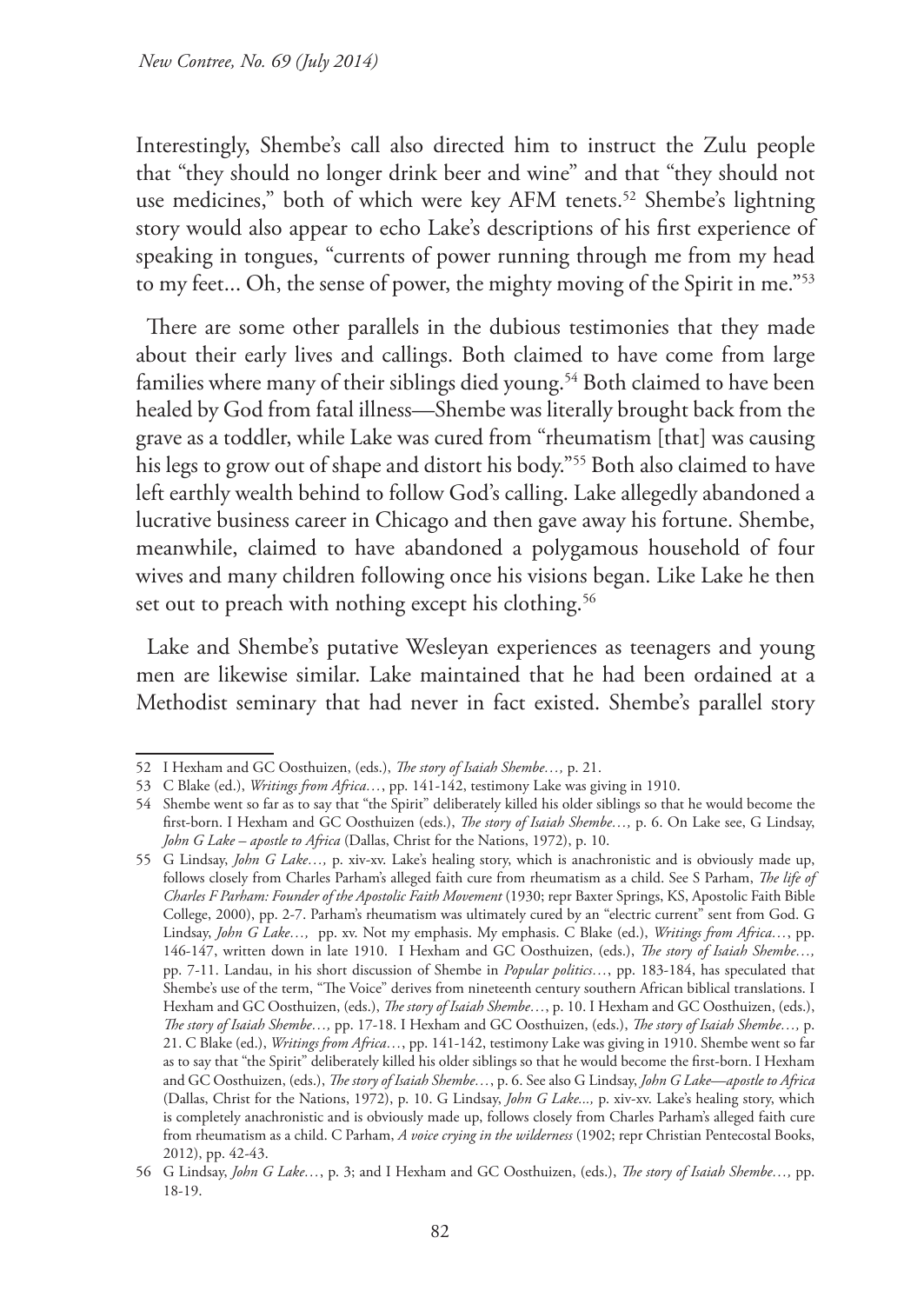is that c. 1890, "he went to church service at a place very near his home…. [And] the White missionary rose and said: 'Today we shall be led in worship by Shembe, son of Mayekisa…. This was a great surprise, for Shembe had never before led a worship service."57 During this service led by Shembe:

... a mighty spirit came over the people, they vomited their diseases and their poisons out, and all people, who attended the service on that day, were astonished….the Spirit had come from heaven.

Shembe's description of the aftermath of this obviously invented episode is also very revealing. Soon after, in a dream, he was instructed to read Mark 16: 18-19:58

When he waked, he read this Passage: And these signs will accompany those who believe: in my name they will cast out demons, they will speak in new tongues... they will lay their hands on the sick, and they will recover.

These anachronistic details must be derived from Lake, who had introduced the Pentecostal concepts of "signs and wonders" and speaking in tongues to South Africa. Its hardly possible that Shembe could have been preaching "signs and wonders" and "tongue-speaking" in the 1890s, as these concepts were developed following the Azusa Street Revival in 1906. It appears more possible that Shembe borrowed: from Lake's teachings, and then inserted them into his narratives of his early calling.

Orchestrating "signs and wonders" is not an easy task. Lake himself took a considerable amount of time to become and effective faith healer and religious impresario.59 In order to be successful, faith healers have to master two different skills. Shembe, during his initial journey to Natal in 1911, showed that he possessed both. Most importantly, faith healers have to know how to create an atmosphere in which placebo cures are likely to occur. Because such a large percentage of physical and mental illness is psychosomatic, faith healers are capable of effecting rapid, if not instant, cures to these diseases if the setting is correct. A large, emotional, expectant crowd free of skeptics is ideal. Hence it was crucial for Lake and Shembe to invent testimonies about their

<sup>57</sup> I Hexham and GC Oosthuizen, (eds.), *The story of Isaiah Shembe…*, p. 14. For Lake's claims to have attended a non-existent seminary at Newberry, MI from c.1888-1890, see K Burpeau, *God's showman…,* pp. 27, 53 n. 27.

<sup>58</sup> I Hexham and GC Oosthuizen, (eds.), *The story of Isaiah Shembe…,* p. 15.

<sup>59</sup> Lake occasionally assisted Dowie in performing religious frauds in the 1890s, and received further training from 1901 onwards. Only from mid-1907 do we have evidence of Lake performing faith healings in front of audiences on his own. In South Africa from mid-1908 onwards he showed a mastery of Dowie's entire range of cons, which he would later pass on to such well-known evangelists such as William Branham and Gordon Lindsey. In South Africa Edward Lion and Elias Letwaba were his major understudies and disseminators of his techniques.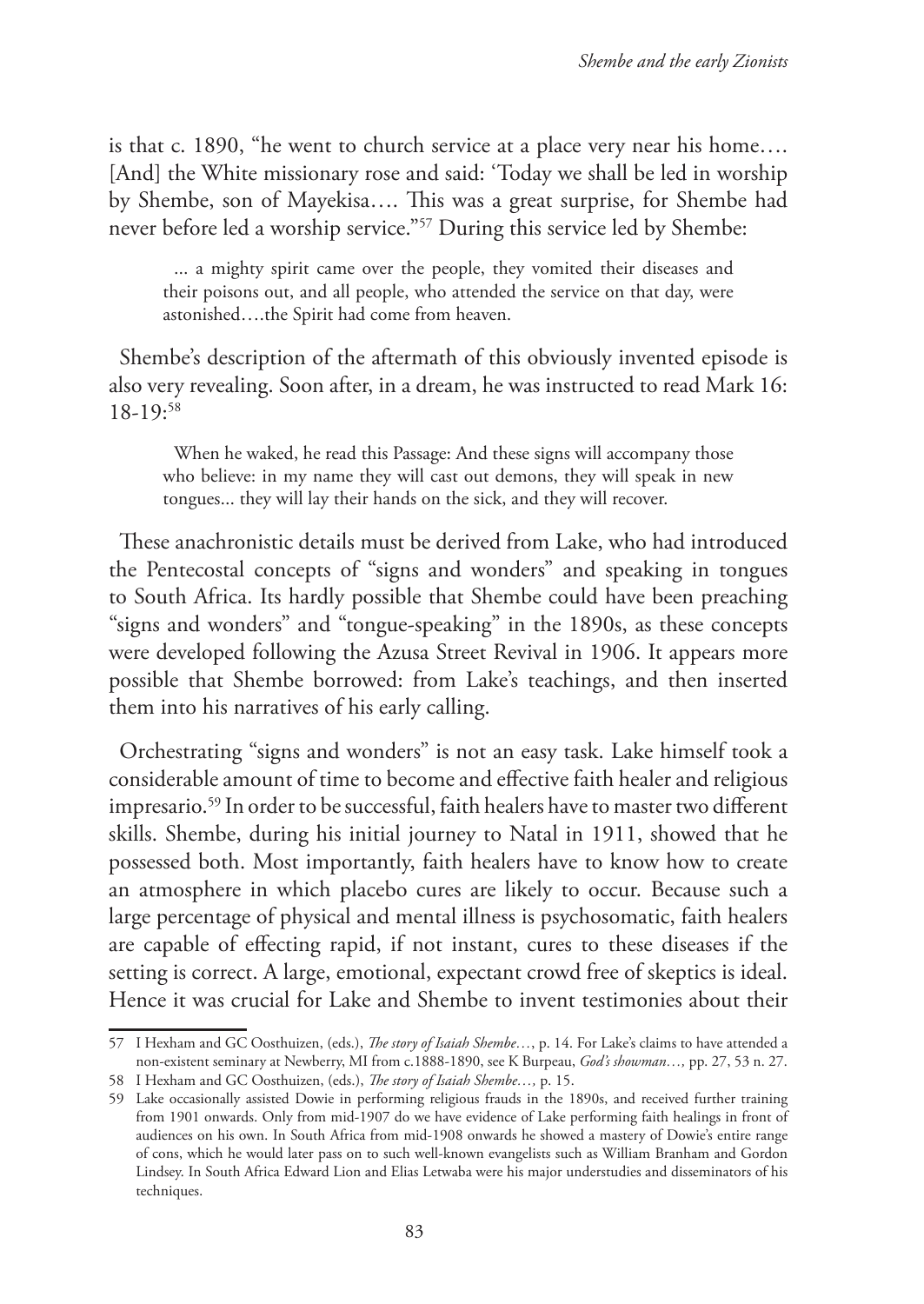callings. Lake's accounts of his healing from rheumatism, his abandoning of his business career, and his calling by God to South Africa, regularly moved large audiences. The truth, that he had been a small-town contractor drawn to the Zionist message, lacked the relevant dramatic qualities. Likewise, for Shembe, few in any audience would have found much remarkable in his life story of livestock raising, tenant farming, and migrant labour. His embellished narratives were far more moving.

In addition to orchestrating the correct atmosphere through emotional testimonies and hymns, it was necessary for the faith healer to select individuals who were susceptible to a placebo cure. Lake, like Dowie, always had those seeking healing questioned and weeded out. The ideal candidate was someone who believed strongly that God could cure her—non-believers and skeptics were always rejected. Additionally, it was crucial that the candidate had minimal personal knowledge of the faith healer—except by reputation. A sugar pill will no longer relieve symptoms once the subject even suspects that it is not the real medicine. Likewise, faith healers always lose their ability to cure subjects who know them for any period of time.<sup>60</sup>

It was always crucial that both the crowd and those seeking healing had strong expectations that amazing events were likely to occur. On the Rand, the AFM used broadsheets that promised "Baptism of the Holy Ghost with Signs Following," and "Miraculous Healings" at their services.<sup>61</sup> In rural areas amongst the mostly illiterate peasantry, a different tactic known as "precognition" (that Shembe was to adopt) was used. Here is an episode from May 1910 that he probably took part in:<sup>62</sup>

They felt they should go to Basutoland... The day before they arrived the mother of a native chief had a remarkable dream in which the Lord told her that the next day at 12 o'clock some white men would come of a different religion from theirs, and that they were to receive them in the name of the Lord and that through them the people would be greatly blessed. She went around all over the Kraal and told the people in the morning what the Lord had shown her. Her son was the chief and she also told him. The mother herself had a great internal tumor.

<sup>60</sup> P Scriba, "Placebo and the relationship between doctors and and patients", Bundesgesundheitsblatt Gesundheitsforschung Gesundheitsschutz 55, 9 (September 2012), pp. 1113-1117, for a discussion of familiarity and the placebo effect.

<sup>61</sup> 1908 broadsheet reprinted in R Liardon, *John G Lake: The complete collection of his life teachings* (Whitaker House, 2005), p. 43.

<sup>62</sup> C Blake (ed.), *Writings from Africa…*, pp. 92-93. Cf a similar version in [JG Lake], "Signs and wonders following the work in South Africa," *Apostolic Faith* (Portland, OR) 13 (March/April 1910), p. 1, in which two Africans bicycle ahead and make the prophecy.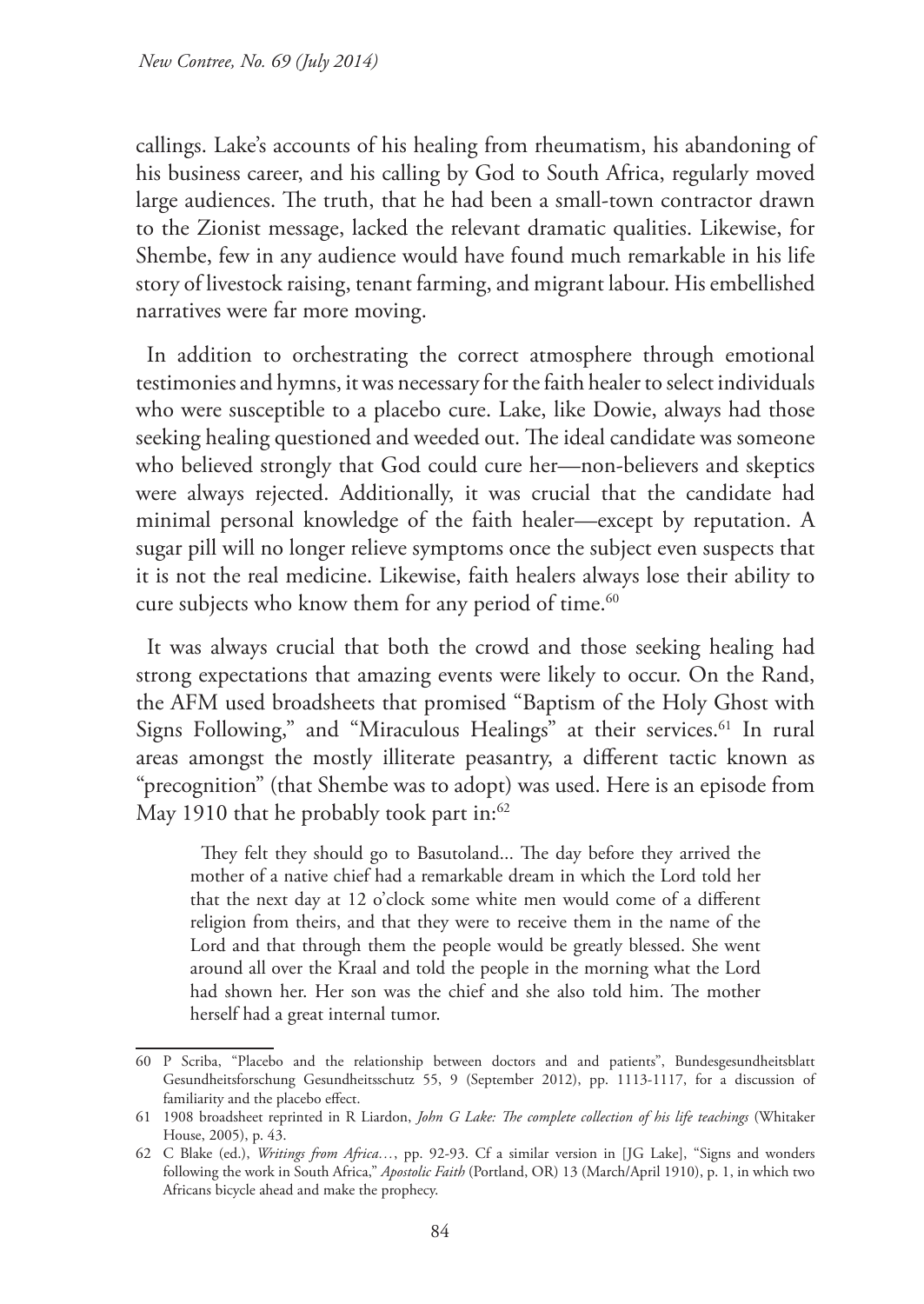At 12 o'clock precisely, the brethren came, as the Lord had saith, and when they came they found the whole Kraal in excitement of expectation awaiting them. The woman was healed. The chief gave his heart to God... Brother Van Schele told me this morning that so far as he was able to know the entire Kraal was saved.

 "Precognition" was thus a simple tactic that only required the assistance of a seemingly-unrelated person to go ahead and make a prediction about the imminent arrival of strangers with unusual powers. This tactic was also commonly used in Orange River Colony by EH Mahon, and later on in Basutoland by Edward Lion.<sup>63</sup>

In addition to being able to create the right atmosphere, faith healers also need to become adept at staging "miracles." A wide range of techniques and variations are required in order to keep repeat audiences interested.<sup>64</sup> Typically "signs and wonders" were staged early in their service, in order to intensify the crowd's emotions and to increase the subsequent likelihood of placebo cures.

Shembe appears to have acquired the vast majority of Lake's repertoire. A very common fraud was the "fake cripple," which had many variations. In the Orange River Colony, the "paralyzed" were brought in front of audiences in wheelchairs, were prayed for, healed, and then were miraculously able to run and leap for the crowd. Similar things happened to "the crippled" that came to the front on their hands and knees. "The dumb," "deaf," and "blind" were likewise treated, and spoke aloud or responded to the appropriate stimuli afterwards. A second form of fraud similarly requiring minimal acting skills was the exorcism of the "devil-possessed," who were brought to the altar in chains or in some similarly dramatic condition. Then the "devils were cast out" by exhortation or by the laying on of hands. In this way sanity was restored to the afflicted.<sup>65</sup> A third method that was a particular favorite of Lake's was the "distant miracle"—in which the audience was persuaded to believe that the actions and prayers of those present at the service had in fact led to a miracle or healing in a distant location. In this way, Lake and his

<sup>63</sup> B Sundkler, *Zulu Zion…*, p. 65. Sundkler does not make it clear during which time period these two used precognition. Lion was only trained in fraudulent faith healing by John G Lake in 1912. The healing of (unseen) internal tumors, followed by their subsequent "bursting" or "extraction" and then public display was a con used by Dowie, and also practiced many times by Lake across South Africa, e.g. Anon., "Cancer killed instantly", *Apostolic Faith, 11* (Portland, OR, November-December 1909), p. 2.

<sup>64</sup> For a discussion of the categories of techniques Lake used, see B Morton, "'The devil who heals'…", *African Historical Review*, 44, 2012, pp. 109-114.

<sup>65</sup> W Burton, *When God makes a missionary: The life story of Edgar Mahon*, Rev Ed (Minneapolis, Bethany Fellowship, 1961), pp. 33-34; Anon., "South Africa: Orange River Colony", *Confidence,* August 1909, p. 17.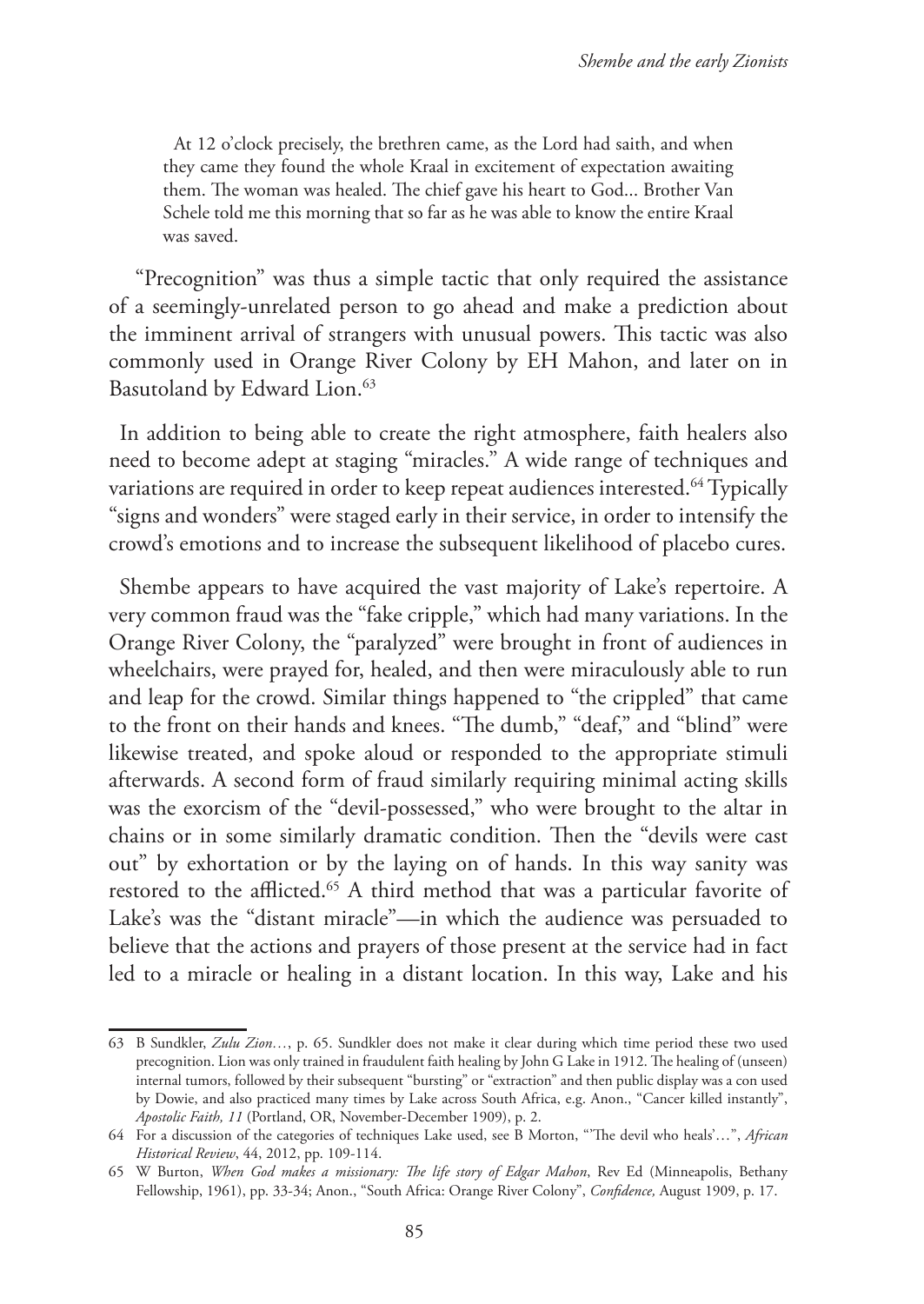Johannesburg audiences were able to cure women as far away as England and Iowa, and also through prayer enabled the barren Queen of the Netherlands to have children again.<sup>66</sup> "Supernatural showdowns," where Lake would confront and defeat "hypnotists" or other diabolical individuals in front of the crowd was also common, as was the extraction of " tumors," or "blood" from the inside of a sick person's body.<sup>67</sup> Finally, there was "the raising of the dead," another technique that Lake introduced. In his services and letters to Pentecostal newsarticles, he claimed to have brought five people back to life while in South Africa. The basis of this con was false ex-post facto claims. For instance, Lake in 1910 was preaching about having raised one Maggie Truter back from the dead the year earlier in Johannesburg.<sup>68</sup> Yet because he had actually been out of town on the day of Truter's healing, he seems to have been unaware that she had given an account of it the next day the newsarticles. Truter had not in fact died, but had been "in terrible agony." With her mother at her side, "she prayed for herself. It was then that she recovered."69

By the time Shembe left for Natal in 1911 he was proficient at all these various facets of impressing audiences with "signs and wonders." Presumably the paternalistic attitude of Lake caused him to leave. While in the Orange River Colony in 1910 Lake had noted: "the idea which some have that natives can Christianize themselves is, I am sure, a mistake. All undeveloped natives retrograde … when let alone. It takes the better energy of the white man to stir them to activity."70 As a result, Lake relied almost exclusively on Afrikaner converts to assume preaching positions in the Orange River Colony. Among African converts only Edward Lion, later the AFM leader in Basutoland, received encouragement.<sup>71</sup> An ambitious Isaiah Shembe clearly realized that he was never going to fit into Lake's plans. Since the ambitious Isaiah Shembe was not a part of Lake's plans, he would seem to have decided to establish his own organization.

<sup>66</sup> G Lindsay, *John G Lake…*, pp. 245-246; Anon., "Cancer killed instantly", *Apostolic Faith, 11* (Portland, OR, November-December 1909), p. 5.

<sup>67</sup> Anon., "The old time power", *Apostolic Faith, 11* (Portland, OR, November-December 1909), pp. 2, 6; Anon., "What God is doing in South Africa: Extracts from a letter written by John G Lake", *Latter Rain Evangel* (Chicago, IL, November 1908), pp. 12-13.

<sup>68</sup> C Blake (ed.), *Writings from Africa…*, pp. 160-161.

<sup>69</sup> *Rand Daily Mail*, 7 July 1909. See Transvaal Archives Depot SNA 472, NA 2441/10, Hook to Godley 29 July 1910, regarding an official investigation into four "resurrections" in Potgietersrust in 1909.

<sup>70</sup> "More news from South Africa—letter from John G Lake", 1909, reprinted in C Blake (ed.), *Writings from Africa…*, p. 117.

<sup>71</sup> On Edward Lion see E Haliburton, "Edward Lion of Lesotho", *Mohlomi,* 1, 1976, pp. 64-70; C Murray, "The father, the son and the Holy Spirit: Resistance and abuse in the life of Solomon Lion, 1908-1987", *Journal of Religion in Africa* 29(3), 1999, *passim*.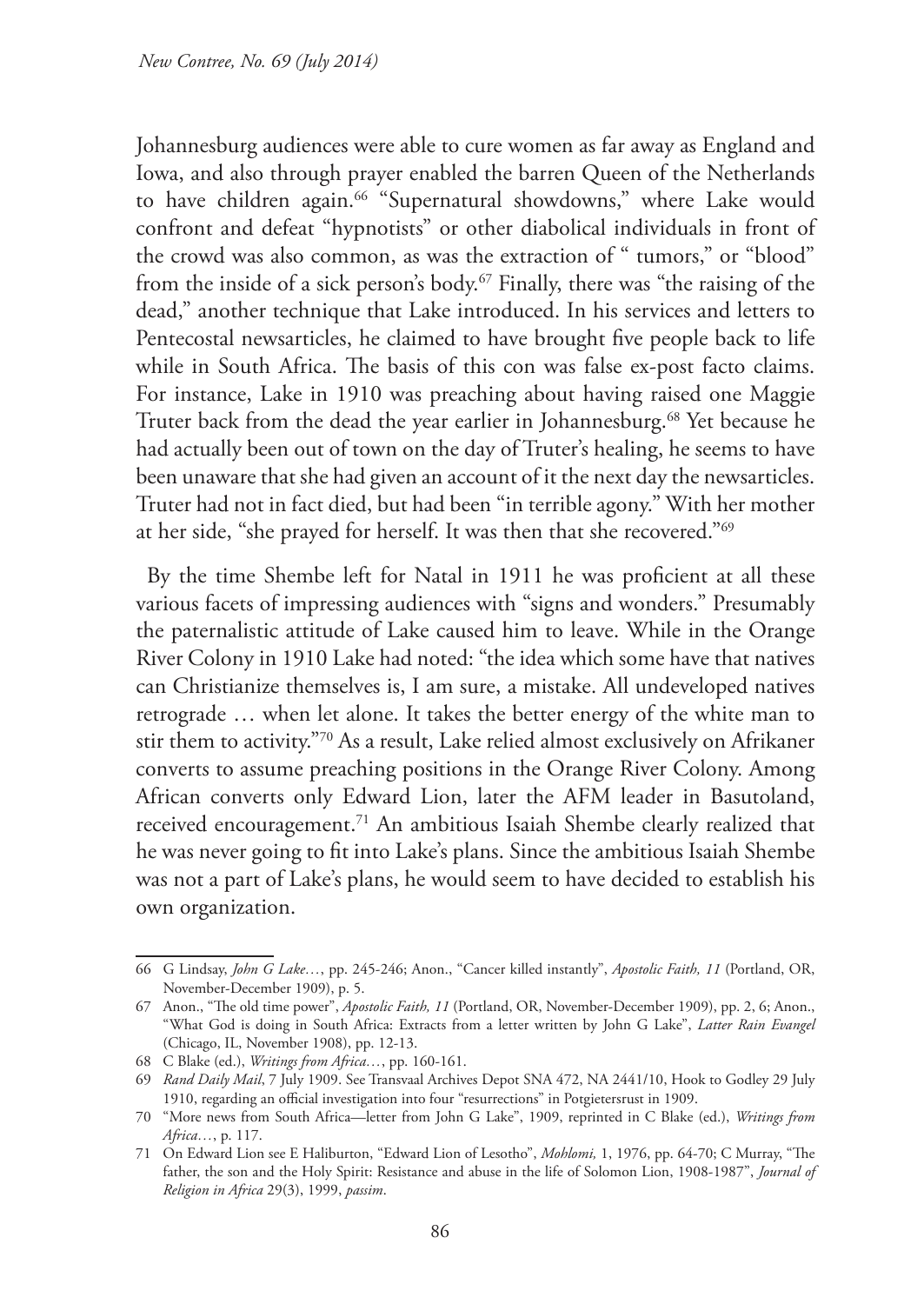All Shembe needed to do to establish himself as a religious leader was to take the AFM's methods to an area where they had not yet been introduced, and to find a couple of assistants to accompany him there. Since the AFM had never proselytized in rural Natal, it was a perfect destination for Shembe. And that was where he went.

# *Shembe's early journeys in Natal 1911-1913*

Shembe relied on an assortment of AFM techniques during a two-year period of peripatetic evangelizing in Natal before he established a more permanent base at Ekuphakameni. As he journeyed around Natal, he was quickly able to impress sections of the Zulu peasantry and to get them to join his emerging religious organization. If ultimately he was able to fashion a mass religious movement at Ekuphakameni far different from anything ever envisaged by Lake, nevertheless in his early years he relied heavily on what he had witnessed in the AFM.

Shembe went to Natal with two assistants, Johannes Mlangeni and Johane Nkabinde. Using the tactic of precognition, Nkabinde traveled ahead of the Shembe party to prophesy about a "messiah," a "man from heaven" who would follow him. Nkabinde maintained he was a Lutheran priest from the Orange River Colony, and seems to have worked for Shembe in Natal for a considerable time—at least a year or more. Once his services were no longer required, Shembe conveniently arranged for God to transport Nkabinde, like Enoch, directly to heaven.72Another, more shadowy prophet named "Mfazwe" also worked for Shembe in the Ndwedwe area, who likewise later vanished after he "died in the land of the north."73

Another assistant who Shembe employed was a teenager named Peter Mnqayi, an allegedly "crippled" boy whose ability to walk was allegedly restored at Botha's Hill not long after Shembe began preaching. Mnqayi, who was far taller and far more commanding in speech than Shembe, became a key part of the performances. The latter would speak softly, but Mnqayi would repeat his words in a much louder tone to the crowd.74 Shembe clearly viewed

<sup>72</sup> I Hexham and GC Oosthuizen, (eds.), *The story of Isaiah Shembe…,* p. 41.

<sup>73</sup> I Hexham and GC Oosthuizen, (eds.), *The story of Isaiah Shembe…,* p. 47.

<sup>74</sup> I Hexham and GC Oosthuizen, (eds.), *The story of Isaiah Shembe…,* p. 44-46. Shembe's use of the once-crippled Mnqayi mirrors Lake's practice of placing used and discarded crutches all over his altar at his Johannesburg church. The primary effect is to make credulous audiences believe that the healer can render the crippled back to a state of physical prowess.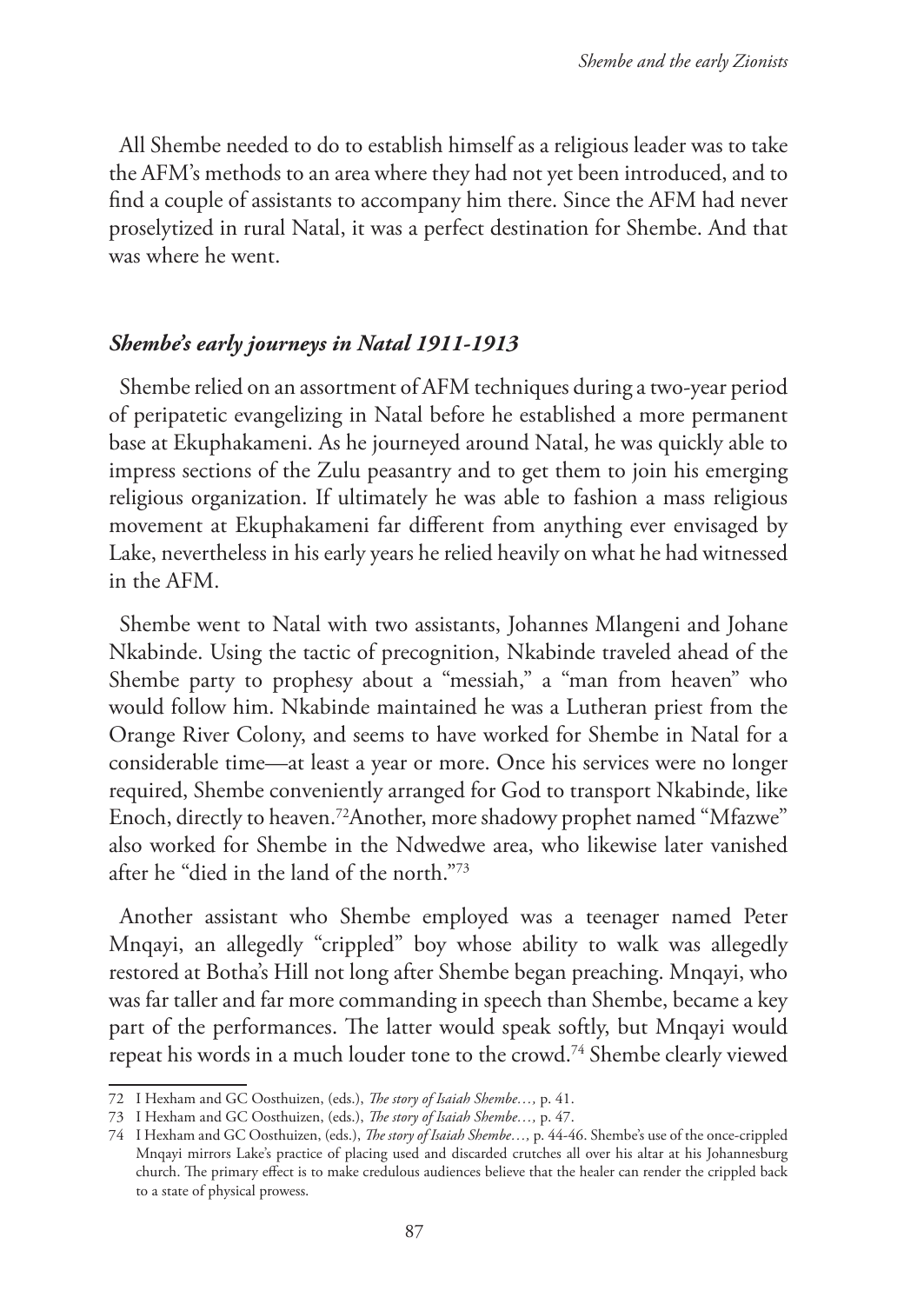Mnqayi's presence (the once-"crippled" boy now exuding robust physical health) as a vital element to staging performances. Thanking him publicly much later, Shembe noted:75

... you have been carrying the sins of the testimony of those who cast off their sins and cast off their medicine horns and followed Jehovah as the great preacher.

To improve his aura as a "messiah," Shembe developed a new narrative of his early life and calling. He maintained that his family had left Natal in the time of his grandfather, Shembe. During the upheavals of the Mfecane, God had intervened to help the elder Shembe escape north from the wrath of Shaka.<sup>76</sup> In the next part of this narrative, God intervened closely in the life of Isaiah Shembe's mother Sitheya in order to maintain her chastity: "Sitheya, do not pollute yourself in your maidenhood and do not choose a lover, for you will give birth to a servant of God."77 After the younger Shembe's birth, the Holy Spirit allowed his elder siblings to die and thus give to Shembe the role of eldest son in his family. As a toddler, though, Shembe "fainted and his soul left his body." Before he could be buried, one of Shembe's father's cattle died in the same manner as he had: "we just saw it falling to the ground while it was grazing, and then it perished." The family was told by a local diviner that the life of the cow had been exchanged for the life of Shembe, who was soon resurrected.78 All these events allegedly took place before his family's actual move north from Natal some forty years later.79 A whole host of other youthful interactions with "The Voice" were also developed for audiences. The culmination of these invented prophecies have already been alluded to that Shembe was struck by lightning and received his ultimate mission to become God's prophet to the Zulu people.<sup>80</sup>

Once in Natal, Shembe began to perform miracles, relying primarily on faith healings. His technique was derived entirely from Lake. Those who

<sup>75</sup> "Histories and Laws", L Gunner, *Man of heaven*…, p. 77.

<sup>76</sup> I Hexham and GC Oosthuizen, (eds.), *The story of Isaiah Shembe…,* pp. 1-3.

<sup>77</sup> I Hexham and GC Oosthuizen, (eds.), *The story of Isaiah Shembe…,* p. 5; J Dube, *U-Shembe*, pp. 6-7.

<sup>78</sup> I Hexham and GC Oosthuizen, (eds.), *The story of Isaiah Shembe…,* pp. 7-8; "Histories and laws", L Gunner, *Man of heaven*…, p. 57.

<sup>79</sup> R Papini, "Carl Faye's transcript", *Journal of Religion in Africa*, 23, 1999, p. 261.

<sup>80</sup> L Gunner, *Man of heaven*…, pp. 57-58.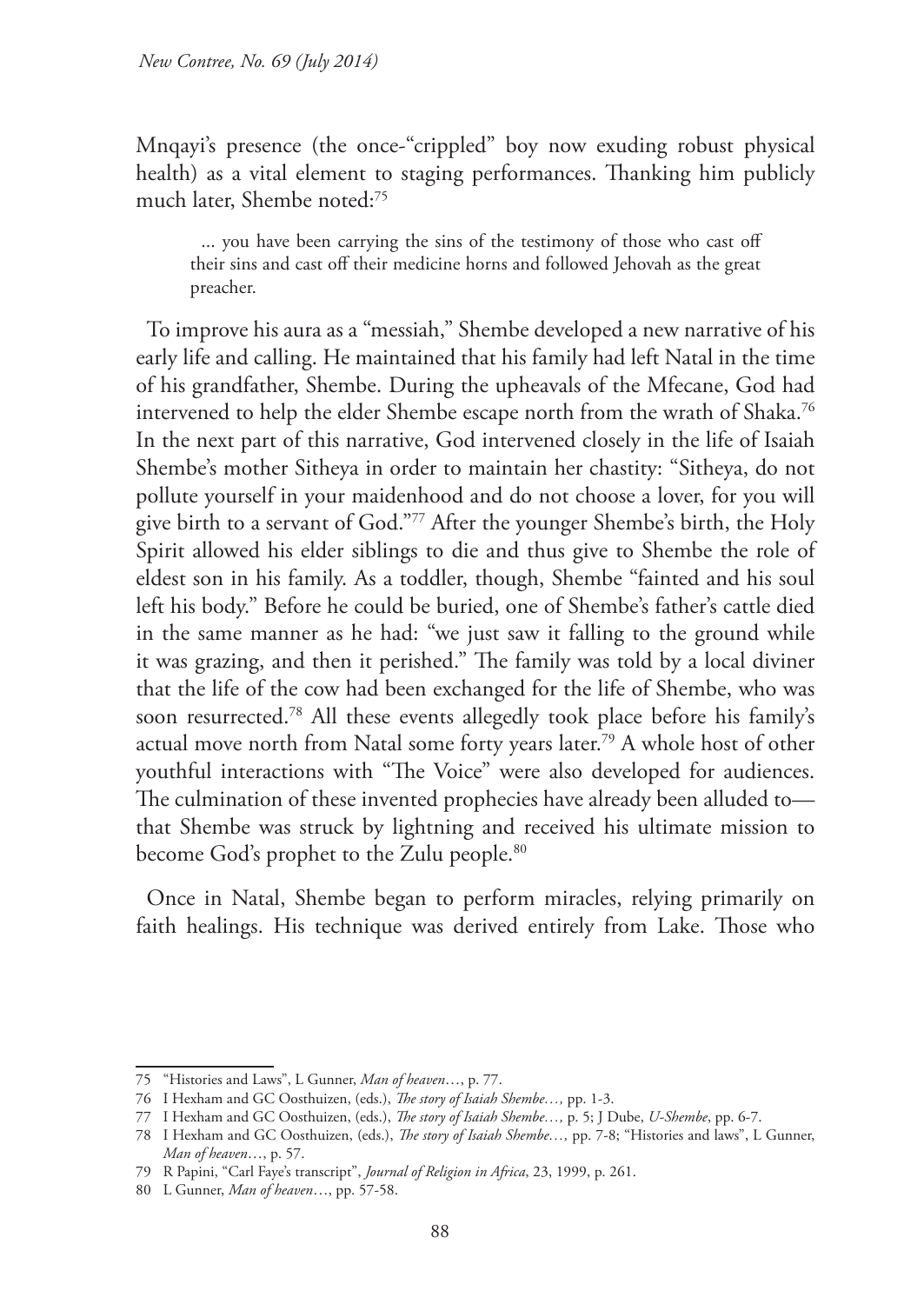sought healing were questioned and screened.<sup>81</sup> Shembe then sang the hymn, "How Blessed are the saints up there." Typically he would ask the supplicant to stretch out their hands with palms up, would seize them suddenly and start praying. He would then ask where the pain was, and touch it himself:<sup>82</sup>

I laid hands on them.

It is recalled that Shembe said:

There was no particular place I put them on, in the Lord's name. I normally laid my hands on the shoulders of the sick, or on the hands.

Through this method Shembe was able to effect placebo cures of those with suffering from tuberculosis, "hysteria and hiccups," "bleeding disease," and the like.<sup>83</sup> As one would expect from placebo cures, the results were somewhat mixed, as Shembe conceded in his private interview with Carl Faye in 1929:84

I went supplicating for the many sick, in the name of the Lord. Some were healed, others were helped although they were not healed, some were not healed.

In the course of a faith healer's career, the unevenness of the results and the decreasing ability to cure the longer they remain in any given location mean that fraud must be resorted to in order to keep the miracles flowing. Shembe, like Lake, used false testimonies to impress crowds. Several—typically young girls—were brought forward to testify to the resurrection of their children or relatives.85 Others testified to false healings from mysterious diseases. Gertie Mbambo maintained in 1911 that she had suddenly become sick one day, and blood and maggots had started to come out of her nose. In her distress she slept, and Shembe appeared to her in a dream, saying "Gertie, I shall come and pray for you." She then went and was miraculously healed by Shembe in front of a large audience.<sup>86</sup> Others were induced to declare that Shembe had "unblocked the stone" in their uteri, enabling them to have children.<sup>87</sup>

<sup>81</sup> I Hexham and GC Oosthuizen, (eds.), *The story of Isaiah Shembe…,* pp. 59-60. In this specific instance of a girl seeking healing, "he asked her whether she believed in God" before proceeding, just as Dowie and Lake did. This vetting continued throughout Shembe's life, see pp. 136-137 how woman named Phumile Maphumulo is screened as she entered Ekuphakameni. For a discussion of the use of entourages surrounding Zionist leaders see J Eberhardt, "Messianism en Afrique du Sud", *Archives de Sociologie des Religions,* 4, 1957, pp. 40-42, 53-54.

<sup>82</sup> R Papini, "Carl Faye's transcript", *Journal of Religion in Africa*, 23, 1999, p. 277.

<sup>83</sup> I Hexham and GC Oosthuizen, (eds.), *The story of Isaiah Shembe…,* pp. 59-61.

<sup>84</sup> R Papini, "Carl Faye's transcript", *Journal of Religion in Africa*, 23, 1999, p. 277.

<sup>85</sup> I Hexham and GC Oosthuizen, (eds.), *The story of Isaiah Shembe…,* pp. 46-47, 139. "Histories and laws", L Gunner, *Man of heaven*…, pp. 125-131.

<sup>86</sup> I Hexham and GC Oosthuizen, (eds.), *The story of Isaiah Shembe…,* pp. 63-64.

<sup>87</sup> I Hexham (ed.) *The story of Isaiah Shembe, II…*, p. 123.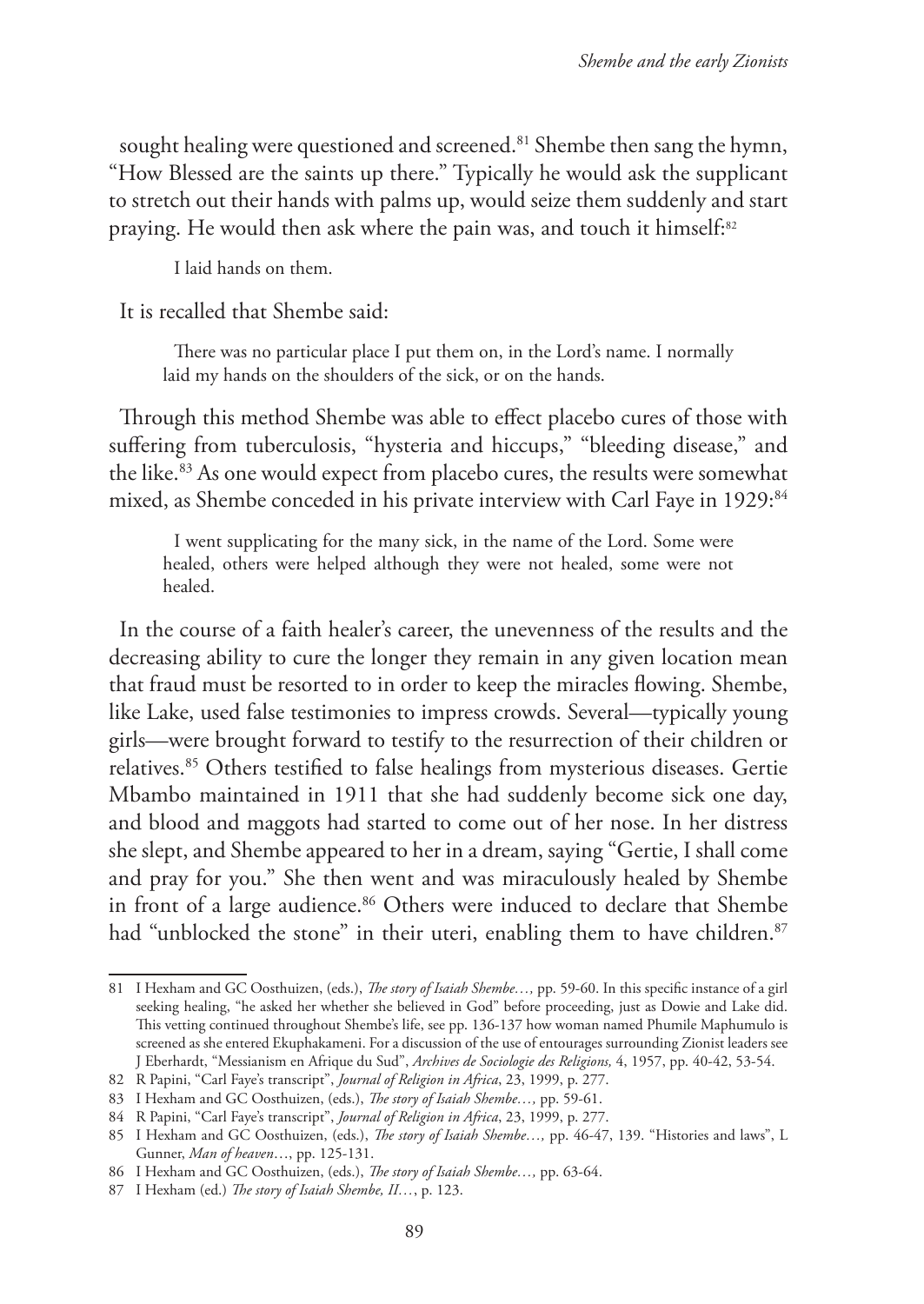"Distant cures" were also used. Shembe in one service was able to heal Meseni Qwabe, a chief then detained on Robben Island following his involvement in the Bambatha Rebellion.<sup>88</sup> Using some of the chief's relatives as aides, Shembe was able to cure the far-off chief from a "swollen abdomen" while at Emethandeni.89 Shembe also staged "supernatural showdowns" with those who were alleged to have insulted and mocked him when he entered Natal in 1911. These "evil" men, now "sick" and unable to walk, would be brought in front of the audience on stretchers. Gunner stated that after Shembe used his amazing powers to confront and then cure the malefactors, from whose bodies a large volume of "red squishy stuff mixed with thick black blood" was emitted. Gunner continues:<sup>90</sup>

 A great many people were converted on that occasion because the man of God, Shembe, had revealed himself so convincingly, and his works spoke for themselves that he was indeed a man sent by the Almighty.

## **Conclusion**

The existing scholarship on Shembe and his church has noted the importance of Wesleyan ideas in everyday religious practice. Shembe seems to have grown up a Wesleyan, and he made use of Wesleyan hymnals, tracts, and discourse throughout his evangelistic career. Additionally, it is well known that Shembe incorporated many syncretic practices into his church, most of them deriving from Zulu culture.<sup>91</sup> There can be little doubt that Shembe's fashioning of the Nazarites along Zulu centric lines played a large part in determining his church's success in Natal and elsewhere. Neither Wesleyanism nor Zulu culture (nor the influence of William Leshega), though, helps explain Shembe's emergence in 1911-1913.

The argument in this article—that Shembe obtained his sense of divine calling, his faith healing techniques, and his need to reshape his past from Lake and the AFM—is a new view. Techniques adopted were critical to Isaiah Shembe's initial attempts to create the Nazarite church. Vilikazi, based on his

<sup>88</sup> For information regarding Meseni Qwabe's role in the Bambatha Rebellion, see S Marks, Reluctant rebellion: the 1906-8 disturbances in Natal (Oxford, Clarendon Press, 1970), pp. 227-30.

<sup>89</sup> I Hexham (ed.) *The story of Isaiah Shembe, II…*, pp. 107-109.

<sup>90</sup> L Gunner , "Meshack Hadebe's testimony", *Man of Heaven…*, p. 161. In this case of this particular fraud, Shembe actually combined the use the Lake-derived con techniques of precognition, tumor extraction, fake cripple, and supernatural showdown in a highly novel way.

<sup>91</sup> J Cabrita, *Text and authority…*, pp. 3-12; L Gunner, *Man of heaven…*, Introduction; Sundkler, *Zulu Zion…*, Ch. 5; A Vilikazi et al, *Shembe….*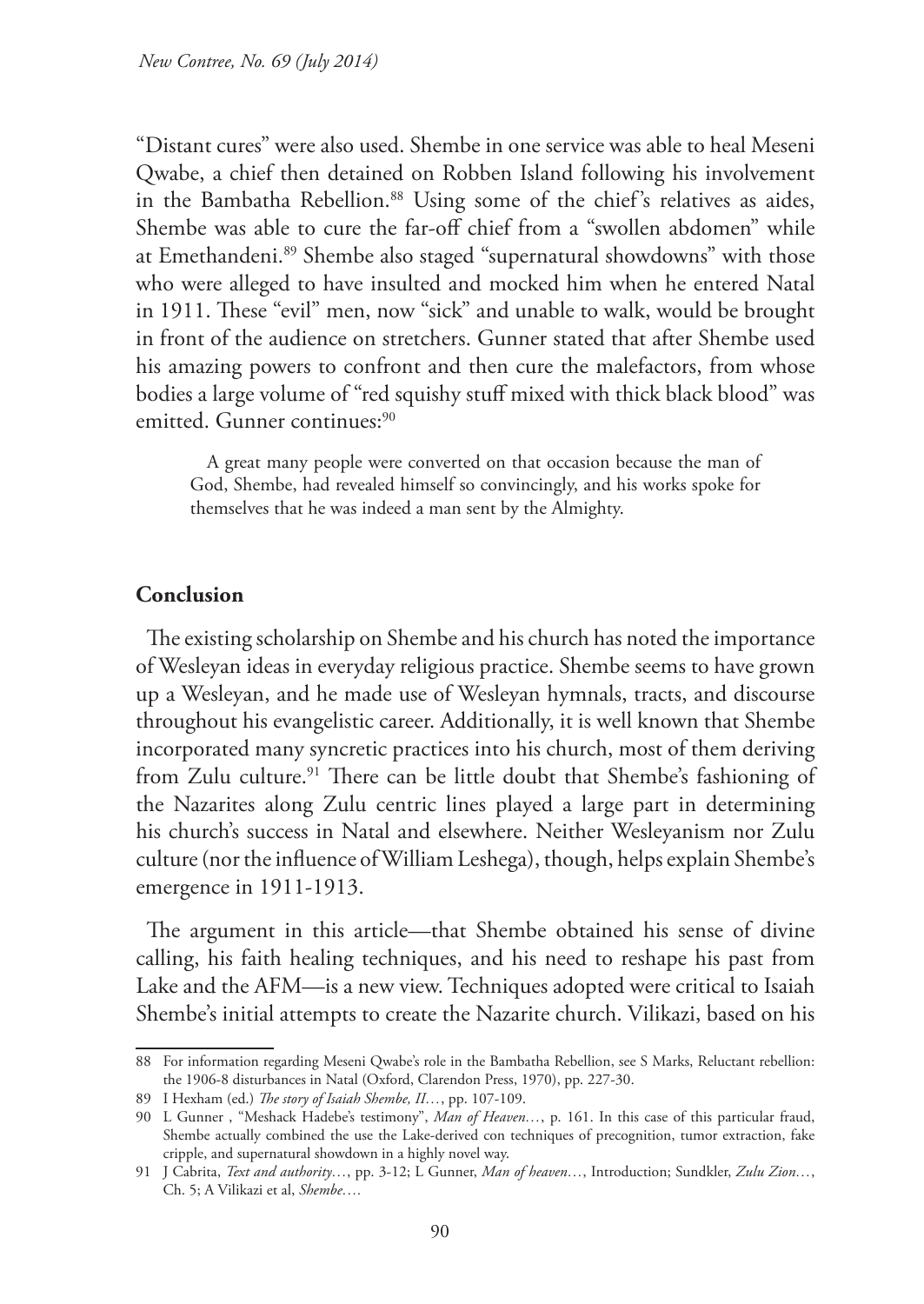1950s research on the Nazarites, concluded that "one of the biggest attractions in the Shembe church was that Shembe was a healer."92 Most of the healing appeared to have been staged rather than being miraculous. Vilikazi also notes that the Nazarite faithful "believe in the supernatural credentials of Isaiah Shembe; that he was sanctified by the visions and voices that spoke to him and gave him heavenly power and authority and power to do what he did; and to perform miracles. Isaiah Shembe's visions and voices have become an important and sacred lore of the church.<sup>93</sup> Shembe's sophistication as a healer, apparent from the very beginning of his entry into Natal, makes it obvious that he could not have been a passive, occasional observer brought up in a Zionist milieu. Only somebody who could have taken part in, or observed faith healings up close, could have had his success. Likewise, his reshaped biography, with its echoes of Charles Parham and John G Lake, among others, was highly effective in establishing his charisma.

My reading of the evidence is that Shembe was a naïve, aspiring evangelist prior to 1910. A year, however, spent traveling with AFM evangelists (such as Lake) was transformative. Activities such as interpreting, taking part in staged miracles, and studying from the side lines the new forms of evangelism brought to South Africa by the AFM, led him to see the way for him to become a successful religious leader in his own right. That Shembe's motivations went beyond the purely religious also seems evident. Dube described a number of sly means by which Shembe obtained money from his followers and believed that obtaining money was Shembe's primary motivation. The latter "was very clever in extracting money from people." The history of Shembe and his dynastic successors offer grounds for believing him to be an opportunist who created the Nazarite church primarily for his own and his family's interests.

Another conclusion that can be drawn is to place the Nazarites squarely within the Zionist tradition. As Sundkler demonstrated decades ago, southern Africa's Zionist churches were derived from or inspired by John Alexander Dowie's Christian Catholic Apostolic Church in Zion. While Sundkler always labeled the Nazarites as a "Zionist" church due to certain doctrinal similarities they shared with the rest of the movement, he nevertheless maintained that these similarities did "not" derive from any formal association with Dowie's church or its AFM successor. Instead, the Nazarite church coincidentally arose independently in Natal at the same time that other Zionist churches

<sup>92</sup> A Vilikazi et al, *Shembe…*, p. 44.

<sup>93</sup> A Vilikazi et al, *Shembe…*, p. 130.